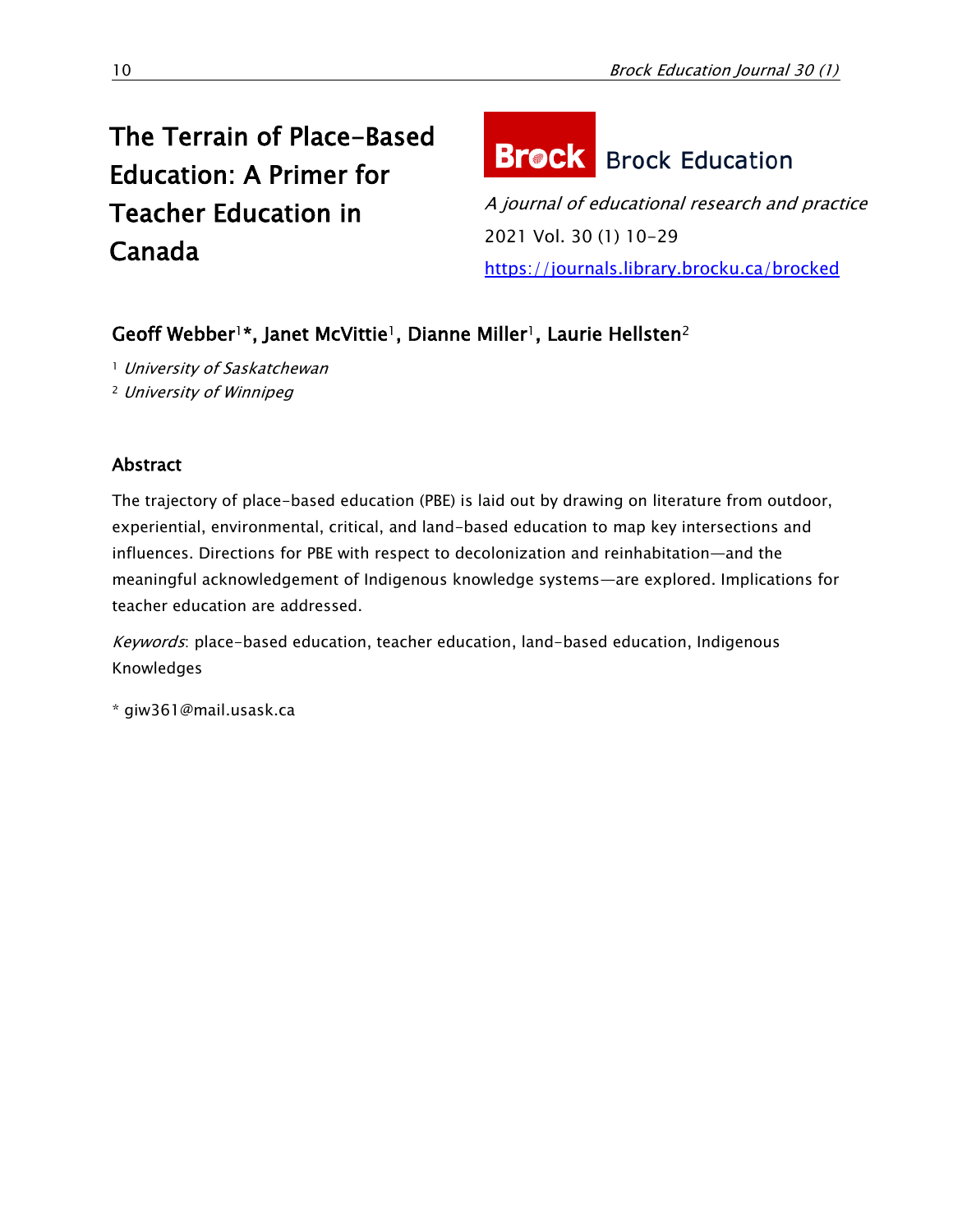In an effort to provide a heuristic introduction to the topic of place-based education (PBE), influential literature that highlights key characteristics of the field is explored and commentary is provided to connect major themes and issues of the field. Emerging from the authors' experiences as teacher educators, this paper locates PBE within outdoor, experiential, environmental, critical, and Indigenous education approaches. The paper explores literature related to social and environmental justice, the consequences of settler colonialism, as well as the integration of localized approaches to education into practice. The authors' perspectives emerge from settler, Eurocentric traditions with developing awareness of the cultural and ecological loss and change experienced on the prairies of Western Canada. Both lived experience and research initiatives suggest that place-based approaches are being embraced by educators across the country (McVittie & Webber, 2018; Miller et al., 2018); however, discussions about place, land, and settler identities are limited within the field of teacher education generally, and there is little discourse in Canadian teacher education literature exploring the connection between PBE and pre-service teacher education (Webber & Miller, 2016).

Some practitioners may feel that PBE is a re-packaging of established trends, serving as a collection of various progressive pedagogical and assessment approaches. Therefore, we believe it is crucial to explore the ways that PBE draws upon established approaches to education, as well as to highlight how PBE has the potential to become an innovative nexus to address issues facing teacher educators. Importantly, whether/how PBE integrates Indigenous Knowledges (IK) into curricular approaches is a timely conversation. The inclusion of placebased learning by some individual teachers as a means to engage students and meet curricular objectives, paired with the stated desire to include IK within curriculum reform, warrants that the relationship between PBE and IK is further conceptualized for teachers and teacher education programs in Canada.

We offer nuanced understandings of PBE and call for greater support for individual faculty members who have taken it up in their work with pre-service and in-service teachers. Key understandings of PBE are discussed and scholarly influences are examined to better understand the genesis of and assumptions embedded in PBE approaches. The relationship between place-based and land-based education is investigated. Possible directions for the field are explored related to environmental, experiential, and linguistic considerations. We conclude by acknowledging the potential (and pitfalls) for PBE as it relates to integrating IK within curriculum in Canada.

#### Place-Based Education

Smith and Sobel (2010) noted that the first time the term PBE appeared in a book title, it was associated with environmental education: Stories in the Land: A Place-Based Environmental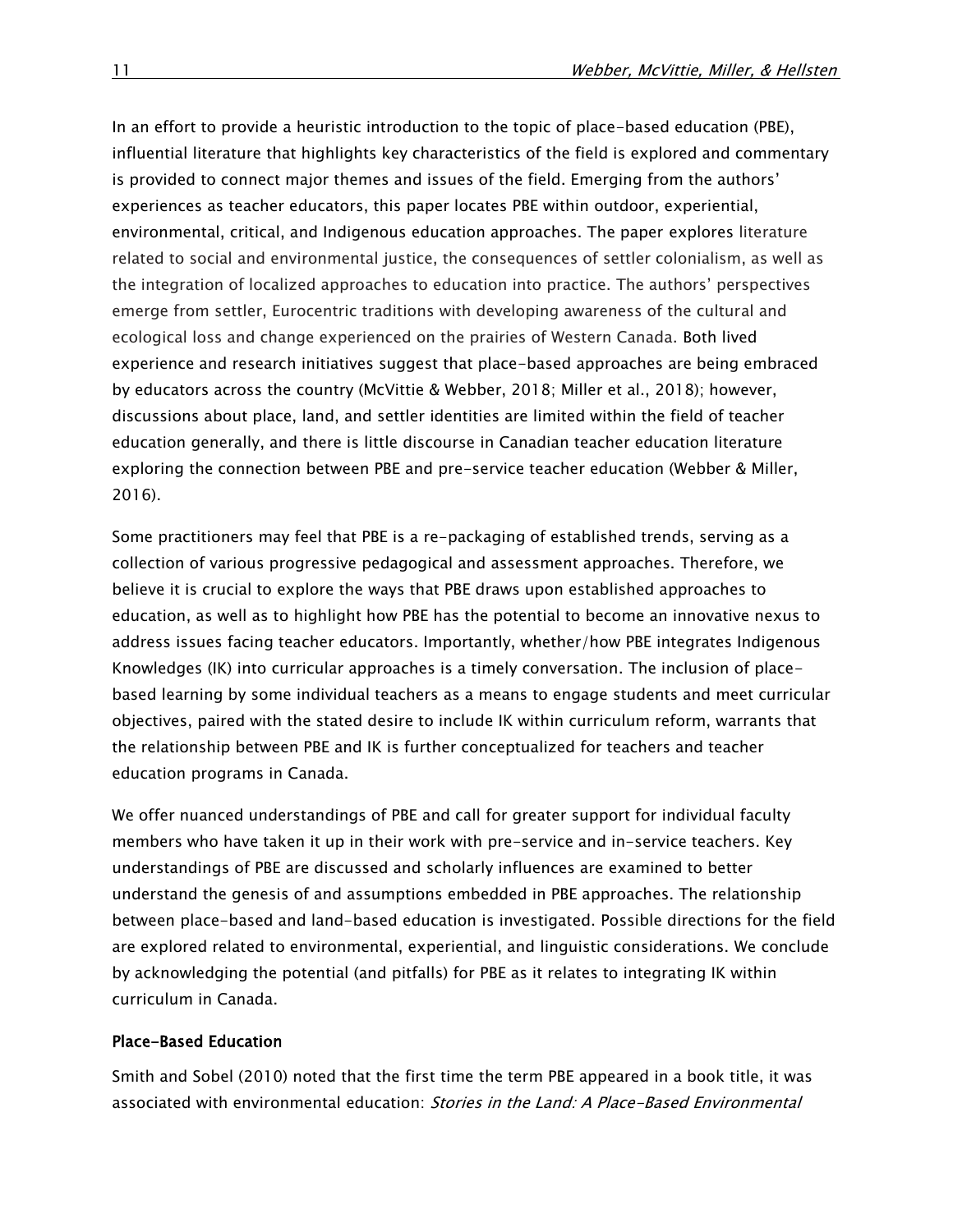Education Anthology (Elder, 1998). In the same year, another book took up the term "place" in connection with rural education: Place Value: An Educator's Guide to Good Literature on Rural Lifeways, Environments, and Purposes of Education (Nachtigal & Haas, 1998). Shortly thereafter, Smith and Sobel observed that the Rural Trust invested in PBE as a method for revitalizing rural communities. In this way, PBE came to be associated with rural schools, before being taken up in other locales.

PBE evolved as a community-based approach to connect young people to their natural and built environments. Early conceptualizations of PBE revolved around service-learning and localizing education (Curtiss & Theobald, 2000). PBE developed after, and did not replace, environmental education, although teaching about and for the environment is a prominent feature of PBE. Smith (2002) offered an overview of PBE and identified several approaches for developing PBE curriculum in schools: cultural studies, nature studies, real-world problem solving, internships and entrepreneurial opportunities, and induction to community processes (pp. 587-593). Linking PBE to Dewey's progressive philosophy as well as to other educational programming, Smith (2002) believed that this strand of education remains more the exception than the rule in classrooms.

Expanding on many of Smith's (2002) ideas, David Sobel's (2004) book *Place-Based Education:* Connecting Classrooms and Communities offered an introduction to the field of PBE. Sobel (2004) defined PBE as:

the process of using the local community and environment as a starting point to teach concepts in language arts, mathematics, social studies, science, and other subjects across the curriculum. Emphasizing hands-on, real-world learning experiences, this approach to education increases academic achievement, helps students develop stronger ties to their community, enhances students' appreciation for the natural world, and creates a heightened commitment to serving as active, contributing citizens. Community vitality and environmental quality are improved through the active engagement of local citizens, community organizations, and environmental resources in the life of the school. (p. 7)

Sobel offered PBE as a reconceptualization of the environmental movement with the aim to promote a more inclusive understanding of both natural and built environments (see also Stevenson, 2007). Sobel drew from environmental scholars (Lieberman & Hoody, 1998) to highlight how emphasizing ecological and social relationships promotes achievement in schools. In doing so, Sobel solidified PBE as a means of conjoining innovative education practices through localizing education: "to bring all of these strands together in a common framework for curriculum thinking and school design aimed at deepening students' connection to their communities in ways that make those communities better places to live" (p. 21).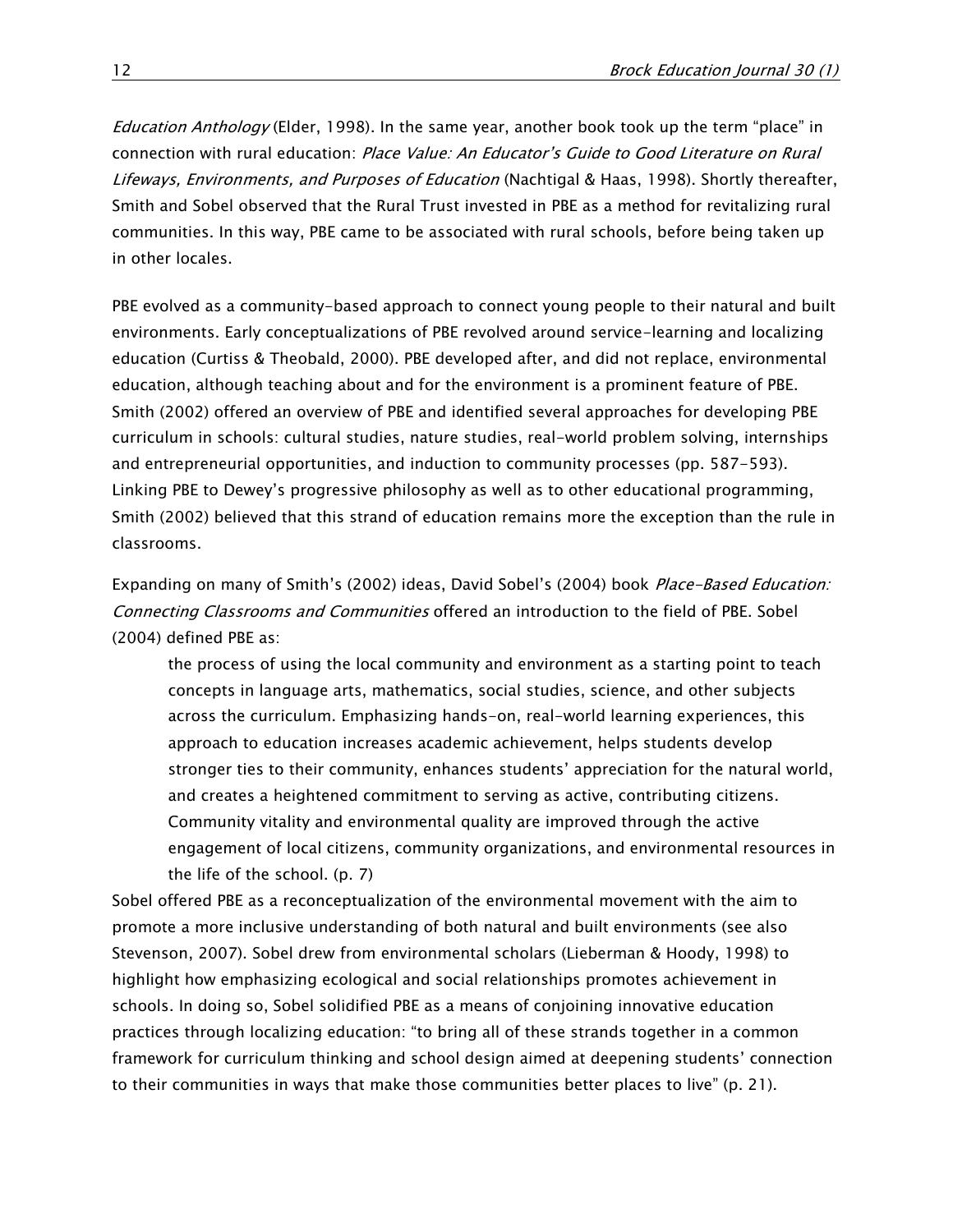Gruenewald and Smith's (2008) Place-Based Education in the Global Age stands as a landmark anthology of PBE. The book is divided into three parts: models for place-based learning, reclaiming broader meanings of education, and global visions of the local in higher education. Indigenous knowledge, environmental justice, diversity issues, nature study, leadership formation, and teacher education are topics that the chapters addressed, revealing the farreaching scope that PBE scholars were exploring at the time of publication. The growing problems of mass pollution, climate change, and environmental degradation linked education with the need for exploring alternative ways of thinking and living.

International authors offer reflections upon PBE literature to reveal insights about the development of the field over the past decade (for an earlier treatise, see Woodhouse & Knapp, 2000). Waite (2013) identified how school-based and community-oriented approaches within North American literature (Gruenewald & Smith, 2008; Sobel, 2004; Smith & Sobel, 2010) differ from Australian literature. In Australia, the focus is primarily place-responsive outdoor education (Brown, 2008; Hutson, 2010; Wattchow & Brown, 2011). In a U.K. context, Scotland has mandated education for sustainability to weave together themes of global citizenship, outdoor learning, and sustainable development (Beames et al., 2012).

Harrison (2010) divided PBE literature into two areas: the American context, focused upon educational institutions embracing the local community and environment as part of the learning context, as well as the Australian and Canadian context, focused upon outdoor environmental education. Harrison (2010) summarized the human geographical writing on place (Relph, 1976; Tuan, 1974, 2001) and phenomenological influences (Casey, 2009; Heidegger, 1971) to conclude that PBE is best defined as:

- a series of visits to one locality;
- a diverse, and increasingly participant-directed, experiential approach to understanding the place—through ecology, cultural history, geology, geography, place-names, story, interactions with local community, work projects and more…;
- an action research approach, where students direct and shape their own learning, contributing to the place in various immediate or long-term ways. (p. 415)

It is appropriate for PBE scholars to characterize the field geographically given that the material place informs the practice; however, not all scholars categorize the literature in this sense.

Seawright (2014) envisioned three streams of PBE: First, one that fosters a connection with community and environment through an ideal of enlightened localism in order to challenge assumptions about the natural world (e.g., Orr, 1994; Sobel, 2004); second, one that engages critical perspectives that challenge epistemic frameworks as well as perceptions of reality such as social and economic factors (e.g., Gruenewald, 2003a; Gruenewald & Smith, 2008); and third,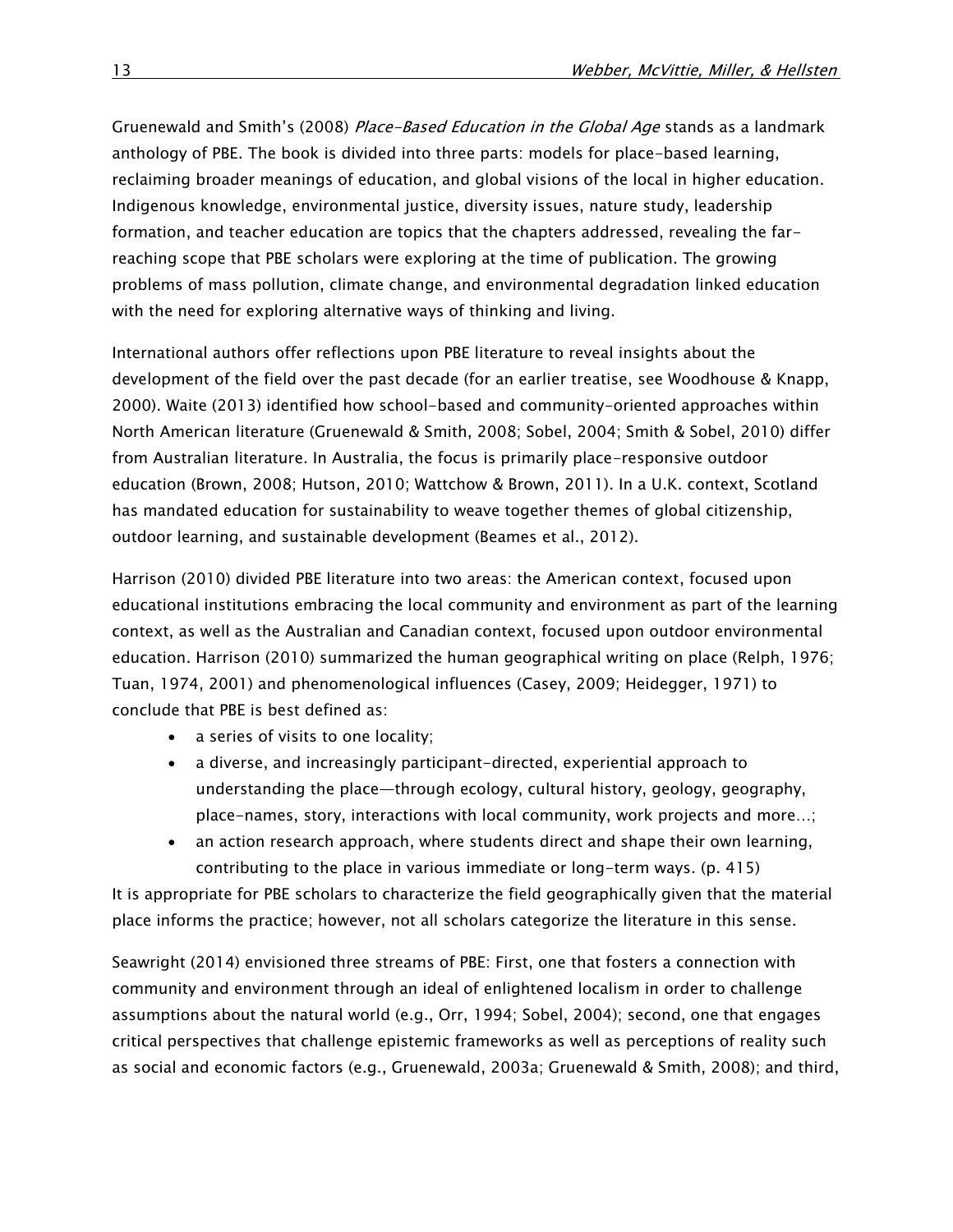Indigenous education literature (e.g., Cajete, 1994; Kawagley & Barnhardt, 1999) that carries pre-existing ethics of social and ecological sustainability (Seawright, 2014, p. 560).

#### Influences and Intersections of Place-Based Education

#### Outdoor Education

Outdoor education, in its literal interpretation, has existed since time immemorial as it is inherent in Indigenous communities and knowledges. Kirkness (1998) noted the role that community and the natural environment played in holistic traditional education. The effects of colonization and residential schools had a profound impact on the social and learning structures of Indigenous peoples as well as the North American landscape. With the establishment of common schools in Western contexts, text-based learning became the formal process for study. However, educators and conservationists from the time of the establishment of schools have argued for children to have direct experience with the world (Armitage, 2009). One aspect of this tradition is outdoor education, which in many ways is a precursor to Western PBE. Dating from the 1940s, it was a structured attempt within formal education to move children outside the walls of the school and into other environments and communities.

American society is, debatably, credited as the birthplace of Western notions of outdoor education, a movement associated with camping enthusiast L.B. Sharp. Sharp (1943) advanced his philosophy of education as, "that which ought and best be taught inside the schoolrooms should there be taught and that which can best be learned through experience dealing directly with native materials and life situations outside the school should there be learned" (p. 363- 364). Sharp sought learning beyond the classroom, and for school curriculum to be paired with the best place to learn (p. 364), conceiving outdoor education as an integral part of schools and as a way to advance hands-on learning. He stated, "It is strange but true that most of the material to be taught in school comes from outside the classroom; from the land, the country at large, and the adjacent community. This material is effectively arranged in books and by other devices spread before the child in the classroom" (p. 366).

Donaldson and Donaldson (1958) called for scholarship to understand outdoor education. They stated, "outdoor education is education in, about, and for the outdoors  $\dots$  its methodology is as old as mankind—learning by using the senses out where the subject matter exists" (p. 17). Here we find a significant step—that learners should form a connection and care for the outdoors through direct experience. When outdoor education is framed as evoking care "for the outdoors," the purpose of education is extended beyond solely teaching intellectual curriculum outcomes to include a moral dimension: both the learner and the environment must be improved by the experience. This understanding helped contribute to defining outdoor,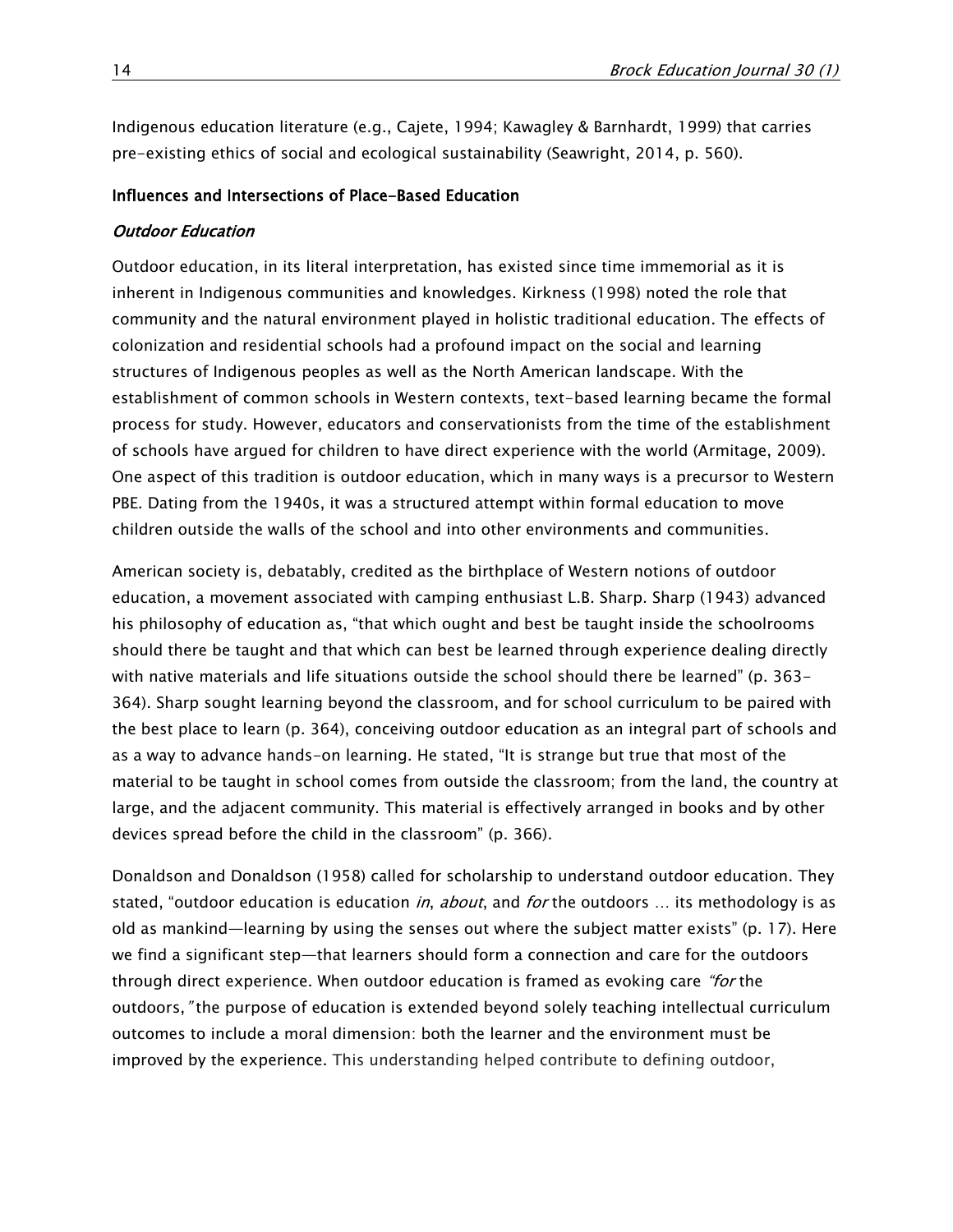environmental education. Donaldson and Donaldson promoted the inclusion of environmental stewardship into teaching and learning outdoors.

Hammerman et al.'s (1964/2001) work is described as a prescriptive guide for outdoor education as it explored the multi-faceted nature of outdoor education. The goals for outdoor education included the need to address curriculum and included experiential education, and the outdoors as an appropriate learning place, but says nothing about teaching for the environment. Priest (1986) stated that outdoor education is based upon curriculum matter (p. 14). Conceptualizing outdoor education as a matter of many relationships, Priest described outdoor education as a wide, meandering, and multi-faceted enterprise. By this time, experiential, environmental, and adventure education had begun to carve out their own trajectories in mainstream education. Priest's definition addressed the relationship between outdoor education, the environment, and formal education:

Outdoor education is an experiential process of learning by doing which takes place primarily through exposure to the out-of-doors. In outdoor education, the emphasis for the subject of learning is placed on RELATIONSHIPS, relationships concerning people and natural resources. (p. 13; emphasis in original)

This new definition reflected the plurality of phenomena occurring within the realm of outdoor education as it evolved into the 21st century. Priest (1986) went on to describe outdoor education as (a) a method for learning, (b) experiential, (c) taking place primarily outside, (d) requiring the use of all senses and domains, (e) based upon interdisciplinary curriculum matter, and (f) a matter of relationships involving people and natural resources (p. 13). Priest highlighted the relationship between humans and natural resources as a way to characterize teaching and learning outdoors as the interaction between individual experiences and the more-than-human world. An important difference between the definitions of outdoor education put forward by Priest and the Hammermans resided in the relationship to curriculum goals and outcomes. While curriculum goals and outcomes were expected to be taught in both instances, only Priest called for the integration of subject areas.

#### Experiential Education

Priest's (1986) use of the term "experiential process" can be traced to John Dewey, and much later, to the establishment of the Association for Experiential Education (AEE) in 1977. And while experiential learning has a plurality of meanings, it can be loosely defined as taking place anywhere by individuals learning by doing (Adkins & Simmons, 2003). Within Priest's definition of outdoor education lies the emergence of two subsections: experiential and environmental dimensions, explicitly cast as weaving together the fabric of teaching and learning outdoors.

David Kolb is credited for popularizing experiential learning in mainstream education by contributing a renewed experiential learning theory and experiential learning model. Drawing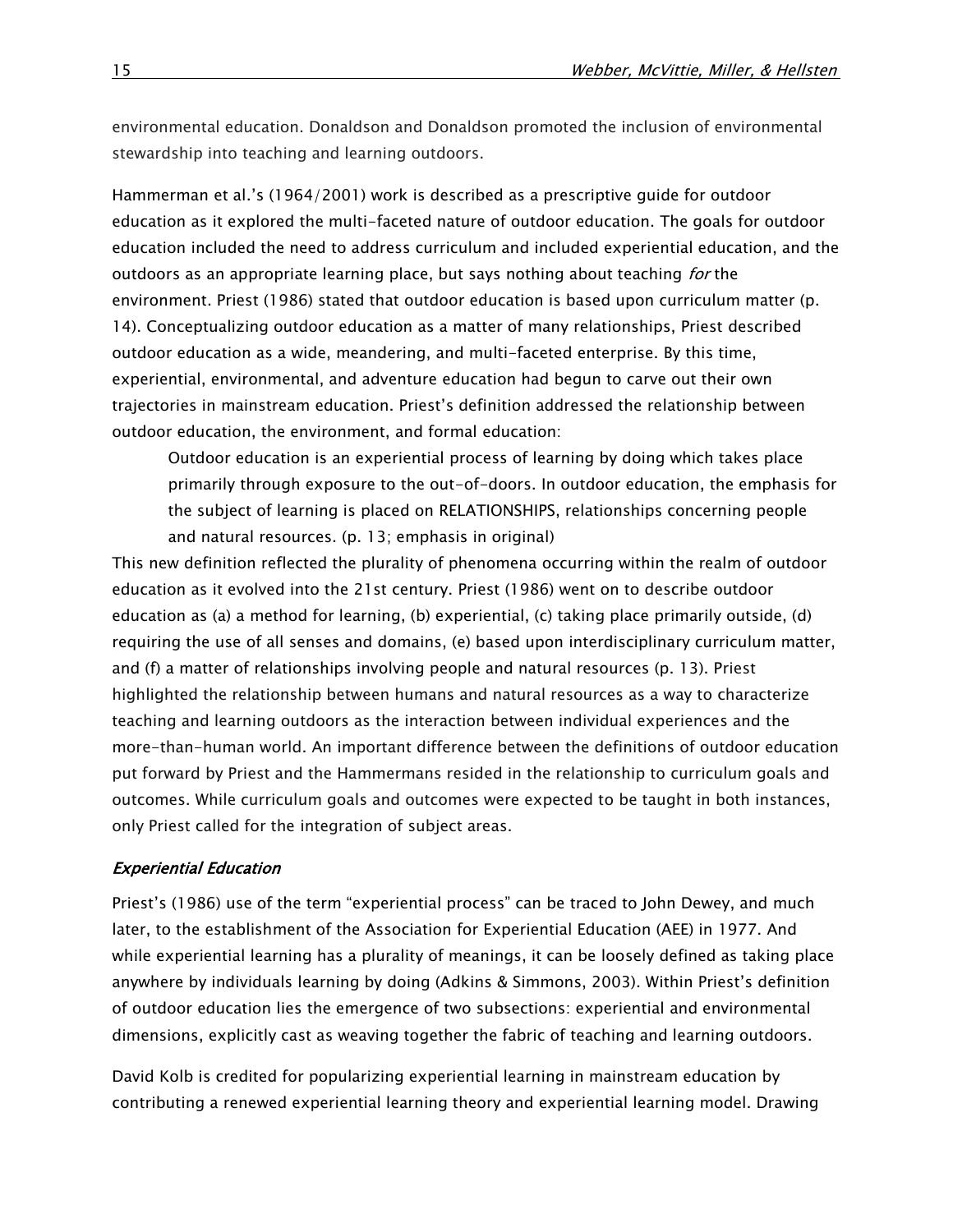from Dewey, Lewin, and Piaget, Kolb (1984) advanced the idea that "learning is the process whereby knowledge is created through the transformation of experience" (p. 38). Kolb posited an experiential learning cycle that involved concrete experience, observation and experience, forming concepts, and testing the concepts in new situations. Categorizing learning cycles in this way privileged individualized conceptualizations of the transformation of experiences. The AEE (n.d.) offers a summative definition encompassing many of these categories:

Experiential education is a teaching philosophy that informs many methodologies in which educators purposefully engage with learners in direct experience and focused reflection in order to increase knowledge, develop skills, clarify values, and develop people's capacity to contribute to their communities. (para. 1)

This definition suggests that experiential learning contains many methodological frameworks to facilitate the goals to which the learning process is directed. It would seem that many programs borrow certain methodologies without knowledge of philosophical influences. These unacknowledged philosophic influences are reflected in the programmatic structures, language, and purpose of education practices. For example, Gough's (2013) understanding of outdoor education included experiential and environmental dimensions, and students were to learn their environmental concepts in appropriate places, usually outside in natural areas. Nonetheless, the focus on environmental concerns and experiential learning supported the writers of the Belgrade Charter (UNESCO, 1975) and the Tbilisi Declaration (UNESCO & UNEP, 1977) to frame environmental education as an heir to outdoor education.

#### Environmental Education

Environmental education has typically examined scientific concepts of interrelationships amongst humans and the planetary resources. Specific study of local places was generally not part of environmental education; rather, global issues were most often taken up. Children on the Canadian prairies might learn of the devastation of the Amazon rain forest, without ever learning that the North American Great Plains is one of the most altered ecozones on the planet (Savage, 2004). Learning was often from textbooks, in classrooms, with very little experiential learning involved. While many interacted with their place as a basis for environmental stewardship (e.g., Rowe, 1990), the connection between localized place and scientific inquiry was not the primary focus of early conceptualizations of environmental education. The 1962 release of Rachel Carson's book *Silent Spring* affected the way people thought about human interventions in ecosystems (Warren & Wapotich, 2011). Carson's (1962) work asserted that the concept of ecology must mix with cultural understandings of the environment in order to address environmental issues.

In the late 1960s, environmental educator William Stapp proposed that humans are an inseparable part of a system consisting of people, culture, and the biophysical environment.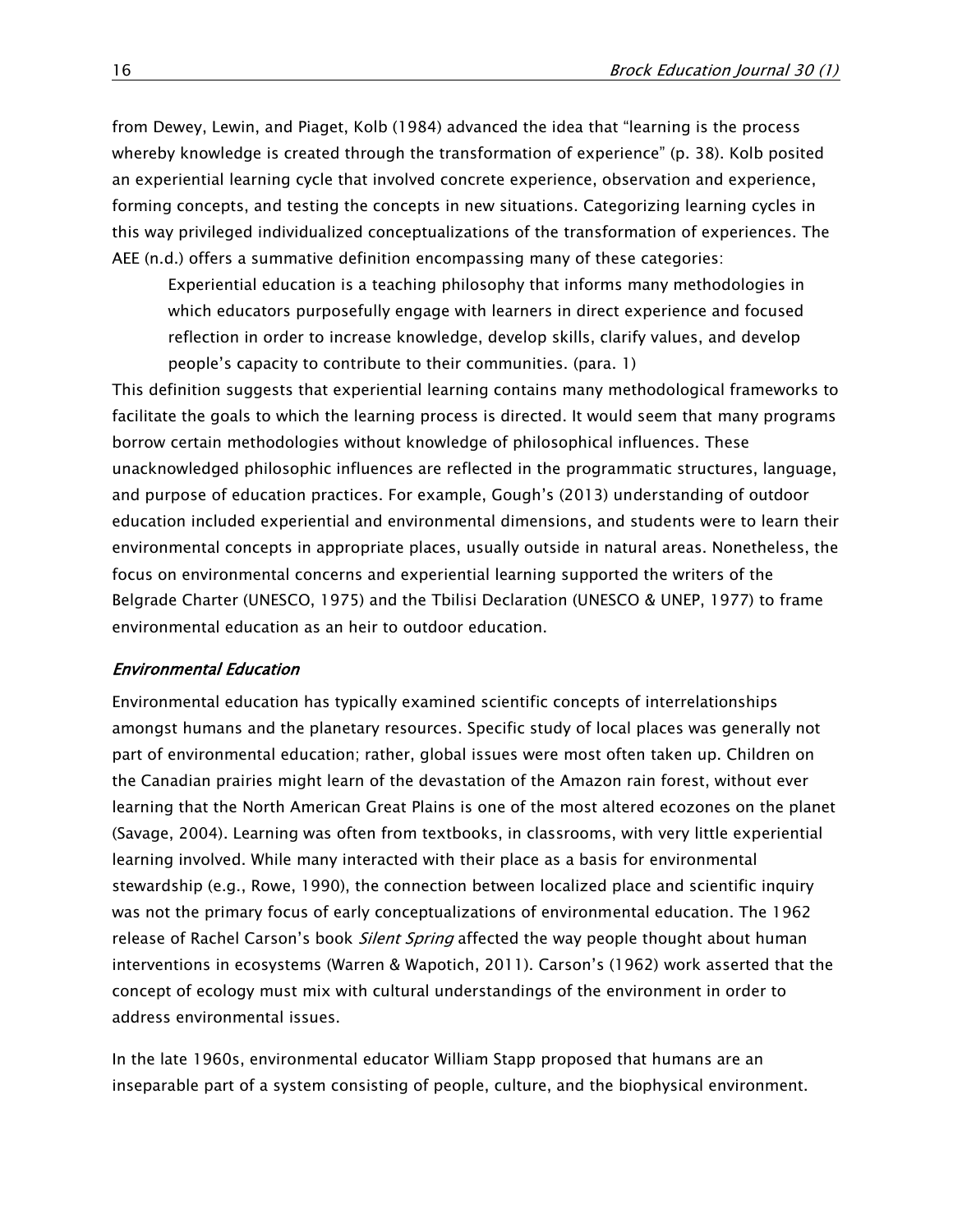Stapp (1969) argued that an attitude of concern for the environment could motivate citizens to participate in problem solving. Two visions for environmental education emerged: the ethos of problem solving and real-world interactions contrasted with textbook learning of Eurocentric science within classrooms. If the problem-solving aims of environmental education were to be taken seriously, educational frameworks that address social inequalities would be needed. Notable scholars describe PBE as a more inclusive approach than environmental education (Orr, 2005; Sobel, 2004, p. 9). Exploring the connections between environmental education, sustainability, and citizenship is one strategy to learn how social inequalities might be understood and addressed (e.g., Kozak & Elliot, 2014).

Coyle (2005) defined environmental education as the process of thinking through environmental challenges and issues, then engaging in problem-solving activities to improve the environment. Giron et al. (2012) argued that environmental education should raise the level of critical thinking and reflection so that students could think about the future that they desire and how they wish to live (p. 141). Such attitudes reflect the core belief that environmental education must support students in thinking about preserving ecosystems for future generations of humans.

Many environmental educators want their students to learn experientially, to dwell in the natural world, and to learn the importance of healthy ecosystems. Common debates contained within the development of environmental education are also taken up within the field of PBE. For example, environmental educators struggle with a number of issues: where and how should problem-solving be taught seems to conflict with the priority to teach scientific concepts and facts to students. Concern for teaching what the curriculum dictates might enable students to score higher on their fact-oriented tests, but offers little guidance about how to apply learning to new and novel (i.e., real-world) situations. It should be noted that partnerships between schools and communities remain an ideal for environmental educators. Numerous environmental educators' practices and philosophies have aligned with PBE and there remains synergy between environmental and place-based approaches (Gough, 2013, p. 41). While the field of PBE embraces the debates within environmental education, it is also influenced by the aspirations of outdoor, experiential, and critical pedagogies.

#### Critical Perspectives

Gruenewald (2003a) introduced Freire's (1970/1989) critical perspectives to PBE, noting that PBE tended to take up environmental connections in rural areas, whereas critical pedagogy addressed issues of social justice in urban areas. He argued that rural and urban places needed critical pedagogy, and both should examine social and ecological elements. He termed this approach a *critical pedagogy of place*. Gruenewald (2003a) also outlined reinhabitation and decolonization, which worked to dislodge and disrupt oppressive forces (decolonization) while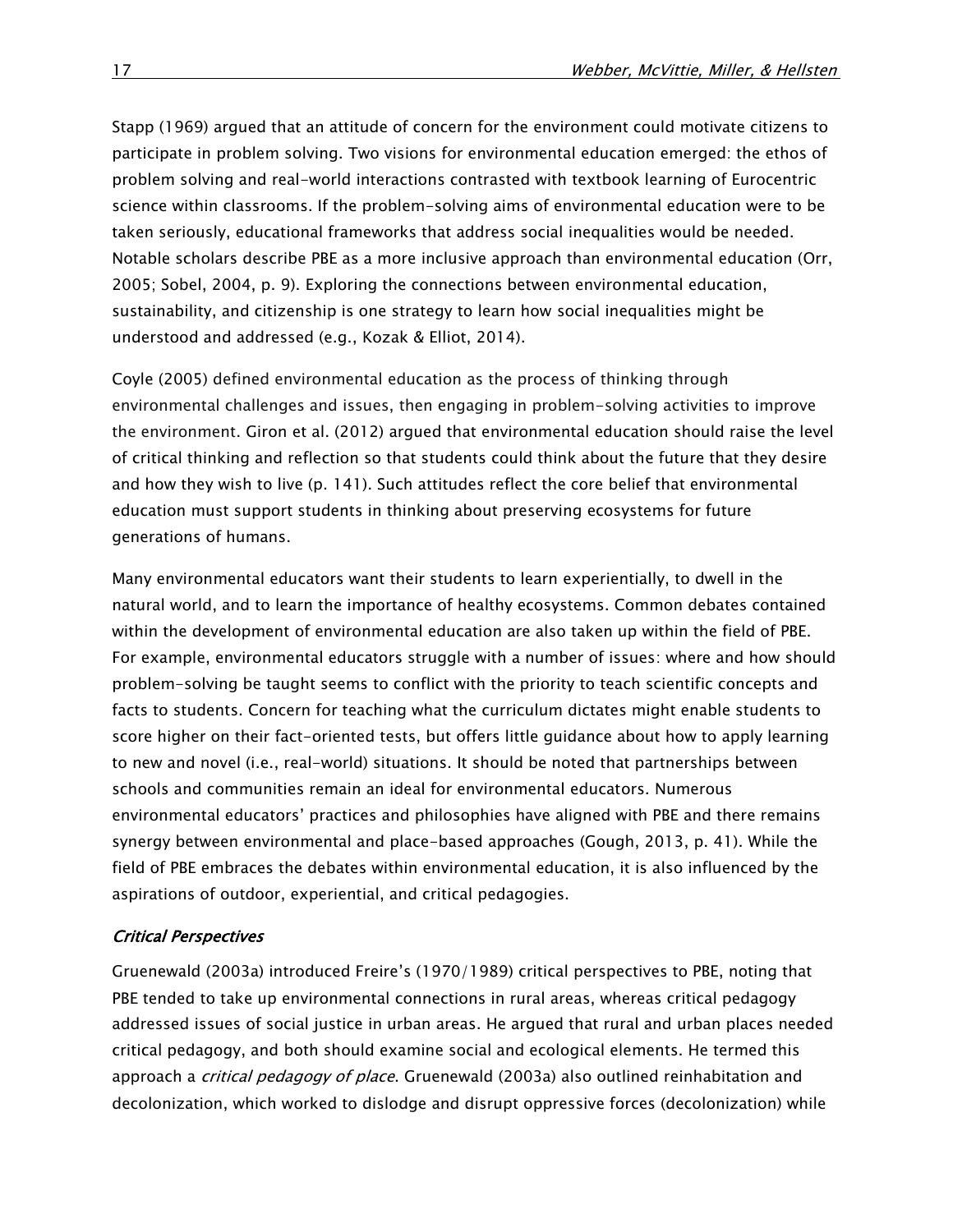conserving those environments and customs that preserve vital functions in society and for the planet (reinhabitation). According to Gruenewald (2003a), a critical pedagogy of place aims to "(a) identify, recover, and create material spaces and places that teach us how to live well in our total environments (reinhabitation); and (b) identify and change ways of thinking that injure and exploit other people and places (decolonization)" (p. 9). Decolonization and reinhabitation are terms that reflect the social and ecological frames that make up critical pedagogies of place. Transformation (the goal of decolonization) and conservation (the goal of reinhabitation) serve as metaphors that help clarify the distinctive, socio-ecological emphasis of a critical pedagogy of place.

Seawright (2014, p. 561) classified PBE into three streams: *liberal* (e.g., Curtiss & Theobald, 2000), in which place is the driving force for engaging learners in their curricula, for coming to understand their relationships with their community, and with the more-than-human world; critical, in which there is acknowledgement of the socially constructed nature of place, and of the abuses of White settler privilege, and which takes up a critical examination of the damages created by injustice (Gruenewald, 2003a); and *land-based education*, in which a different epistemology is the basis of education, where the land is conceived of as a set of relationships amongst all beings, animate, inanimate, human and more-than-human. Garcia and Shirley (2012) define critical Indigenous pedagogy as focusing on social injustices so as to transform inequitable power relations oppressive to Indigenous peoples. Shirley's goal is to empower teachers and students to transform their places, their communities, such that corporations and White settler governments can no longer exploit Indigenous land. The process of decolonization is critical pedagogy—liberating the minds and lands of Indigenous peoples (Garcia & Shirley, 2012, p. 81).

#### Land-Based Education

Indigenous research methodologies help establish the relationship between IK and Western research (Battiste, 2013; Kovach, 2009; Smith, 2012; Wilson, 2008). Simultaneously, a distinct stream of Western environmental education embraced PBE for its integration of IK (Cole, 2007; van Eijck & Roth, 2010). Barnhardt and Kawagley (2005) contended that Indigenous scientific and cultural knowledge are critical ingredients for developing an interdisciplinary pedagogy of place (see also Cajete, 1994; Kimmerer, 2013). In light of strong parallels between PBE and land-based education, PBE literature must avoid co-opting IK and rather value Indigenous perspectives, histories, and research (Nespor, 2008, p. 482). This section will focus on distinguishing the two approaches, or at least mapping key intersections, rather than attempt to offer Indigenous or land-based education perspectives.

Superficially, land-based education and PBE work towards the similar ends of social and ecological justice; however, where PBE supports students in developing positive relationships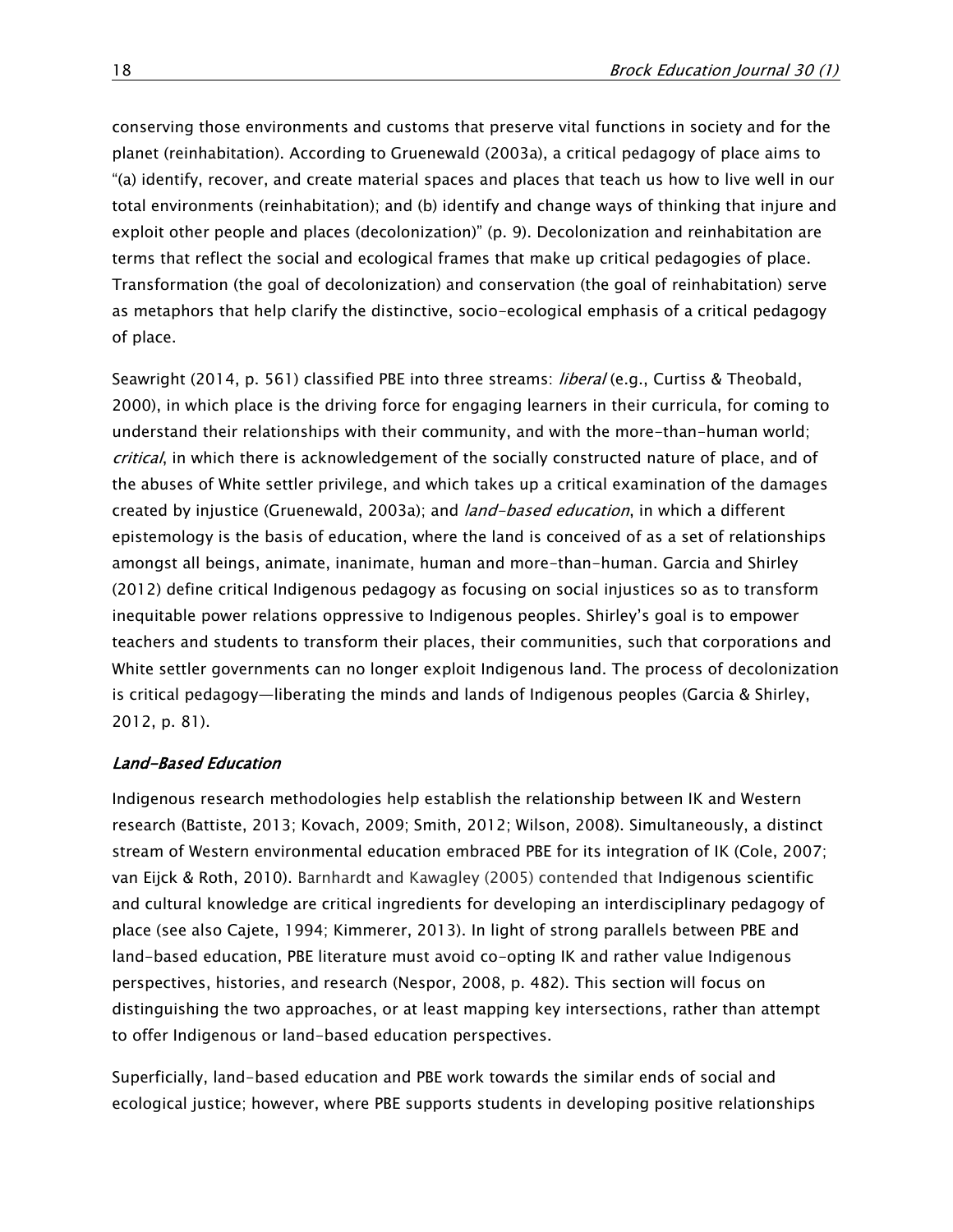with "their" places, land-based education addresses issues of sovereignty from Indigenous perspectives. Seawright (2014) noted that where settlers claimed individual ownership of land, Indigenous peoples felt they belonged to the land. Simpson (2011) noted that the land is mother, and thus, no one can own the land, and we must all respect and care for the land. This fundamental difference between PBE and land-based education creates tension between the two potent pedagogies. In an introduction to a special issue of *Environmental Education Research*, Tuck et al. (2014) noted the need for postcolonial, Indigenous voices to be heard about PBE. They argued, "though earnest in attempts to acknowledge colonial histories of particular places, the place-based and broader environmental education literature has replicated some of the very problematic assumptions and imperatives of settler colonialism" (p. 15). In asking how PBE has positioned itself to address colonial injustices, Tuck et al. drew from theorizations of *settler* colonialism, defined as a form of colonization, in which outsiders inhabit and extract resources from land held by Indigenous peoples so as to claim it as their new home.

Settler colonialism "works" by making Indigenous land into property. Tuck et al. (2014) offered a direction for land education: "land education calls into question educational practices and theories that justify settler occupation of stolen land, or encourage the replacement of Indigenous peoples and relations to land with settlers and relations to property" (p. 8). This understanding of land is important to PBE in its call for practitioners to engage with the impacts of settler colonialism. Both land and land-based education are seemingly used interchangeably in the literature but are differentiated from PBE "because of the ontologies that animate them" (Tuck et al., 2014, p. 10). As Bang et al. (2014) made explicit, "Land is, therefore we are" (p. 45), thereby expressing that land is the source of life and orientation to living.

Calderon (2014) outlined approaches for unhinging settler colonialism through such methods as the politics of naming, political analysis, as well as redefining decolonization and reinhabitation of place. Calderon, drawing upon Peña (1998) and Brandt (2009), explored notions of territoriality in a decolonizing reinhabitation of place. Brandt argued that reinhabitation "occurs when local, democratic self-management of degraded homelands becomes possible and stakeholders come to understand the colonizing effects of past historical practices" (as cited in Calderon, p. 27). Built upon Indigenous scholarship, land-based education is rooted in the notion that all places were once, and continue to be, Indigenous. It follows that Indigenous worldviews and cosmologies are "many times [the] most viable knowledge systems related to place-based goals of critical sustainability, community building, and addressing issues of territoriality" (Calderon, 2014, p. 27). Educators must draw upon Indigenous frameworks to decolonize understanding of places. Garcia and Shirley (2012) argue that connections to place, as environmental, ecological, and spiritual, are a goal and a process for decolonization. Land-based and place-based education share the goals of decolonization and reinhabitation; however, inattentiveness to epistemological and ontological approaches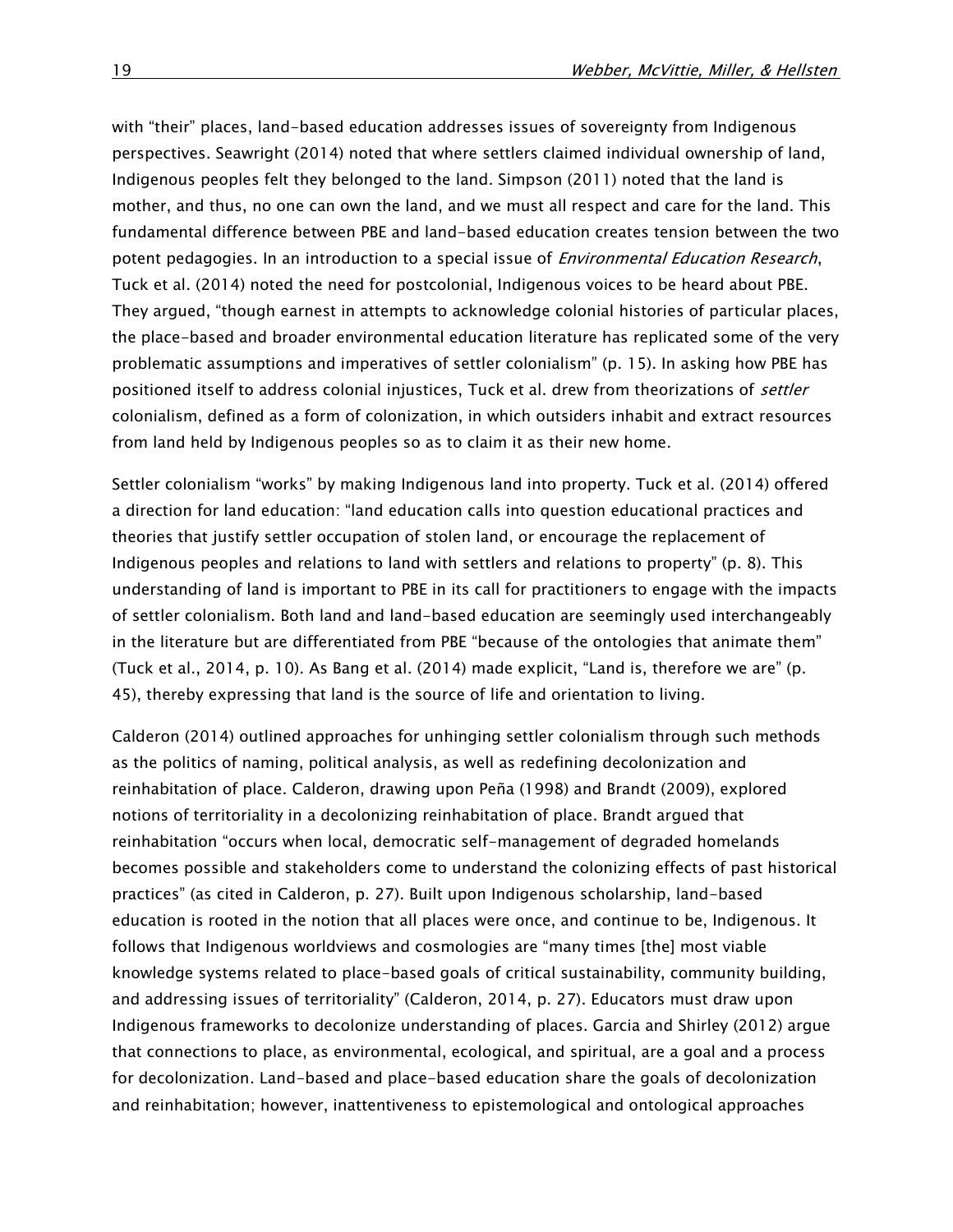may perpetuate oppression, rather than foster reconciliation, among Indigenous and Eurocentric worldviews.

Seawright (2014) emphasized how Indigenous and settler traditions inform epistemic understandings of place:

The significance of place [in Indigenous perspective] is connected with "bodies of knowledge, and practices resulting from direct interaction with the natural world" (Cajete, 1994, p. 39). Cajete's epistemology of place provides an analytic model of how to assess place as a progenitor of knowledge within the Western world. As Indigenous epistemologies are rooted in a particular conception of nature, so is Western epistemology. However, the Western bodies of knowledge have been developed out of deeply rooted anthropocentrism and hierarchized vision of the world (Plumwood, 2002). White supremacy, heteropatriarchy, and colonialism coexist with anthropocentrism in the Western body of knowledge to create settler traditions of place. (p. 559)

Seawright differentiated Indigenous epistemologies from settler epistemologies. Conceptualized this way, land-based education requires a different way of thinking about human relationships with one another and the land. This differentiation is necessary for the inclusion of IK within education and curriculum reform built on respectful and appropriate strategies (Battiste & Henderson, 2008).

#### Directions for Place-Based Education

PBE differentiates itself as an innovative nexus to address issues facing teacher education practitioners. The way the environment, experience, and language are conceptualized within PBE literature highlights human presence within environmental problems, contextualizes the role of human experience in education, and highlights how language informs our shared understanding of place. The inclusion of both natural and built environments within PBE is a strategy to focus on the recurring need to address cultural and social issues intertwined with environmental issues. Heightened attention to non-formal education practices, critical pedagogies, and experiential education informs the rationale for distinguishing PBE as a localized approach to progressive forms of education.

Within environmental education, the objective, scientific understandings of knowledge and reality contrast with the social constructivist, inquiry-based, integrated, and emancipatory education enabled through PBE, and described in the literature. For example, Ardoin (2006) argued that PBE must extend beyond Stapp's (1969) examination of biophysical environment to embrace psychological, sociocultural, political, and economic factors in order to integrate a sense of place with real-world issues. The influence of Gruenewald's (2003a) critical pedagogies helped to illustrate that the purpose and structure of schooling upholds antienvironmental norms. Stevenson (2007) argued: "the socially critical and political action goals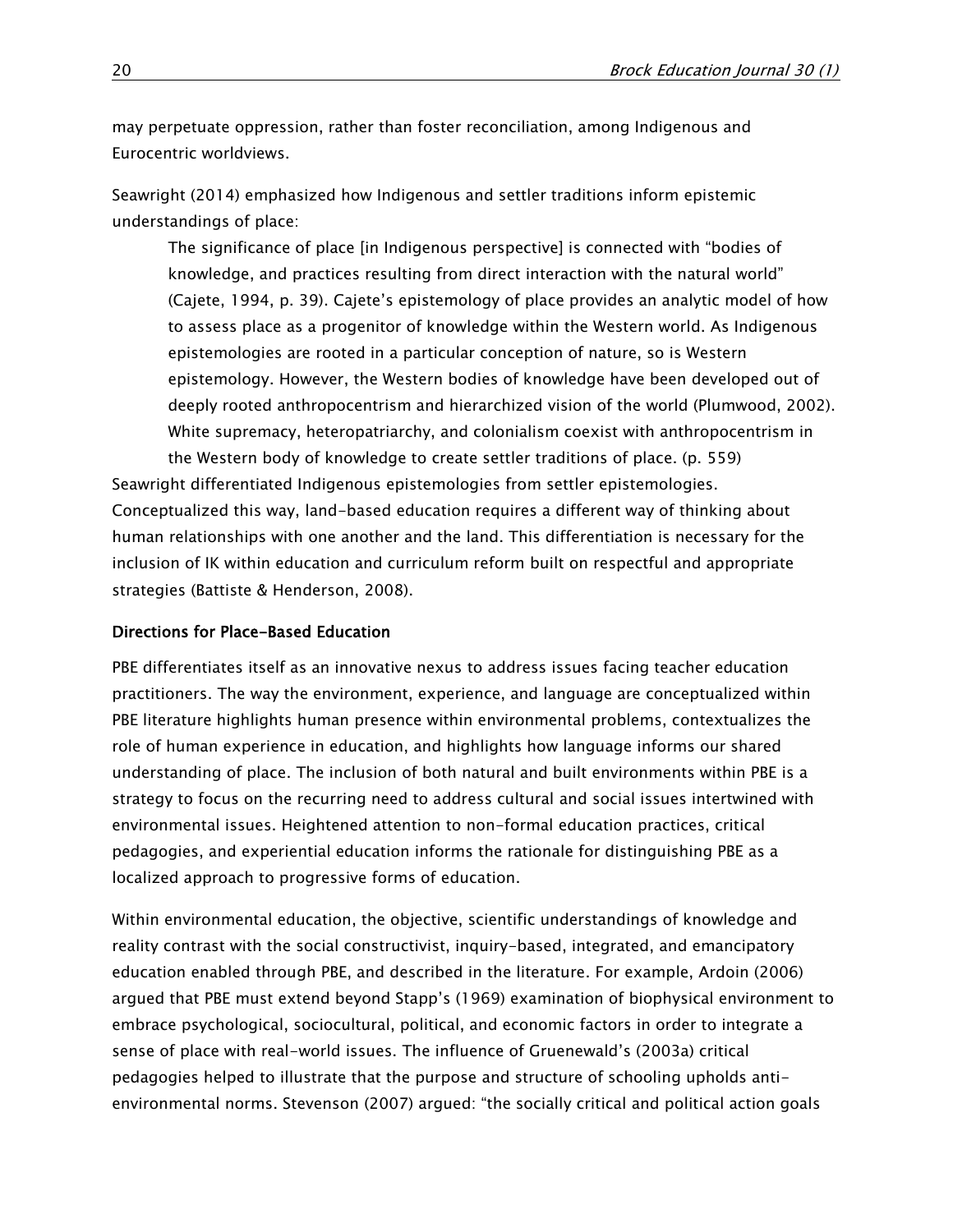of environmental education are contrasted … with the uncritical role of schooling in maintaining the present social order" (p. 139). The conflict between formal schooling and critical approaches to social and environmental issues represented in PBE literature, while not dichotomous, requires renewed conversation in order to align progressive and emancipatory interests in schools. To do this, Smith (2007) argued that educators must undertake the problem-solving goals of environmental education in local contexts.

If place-based approaches broaden conceptualization of the environment to include a social dimension, then how such environments are experienced requires deeper investigation. Phenomenological influences frame the way experience is understood in PBE literature. As Morehouse (2008) explained, "understanding place has been repeatedly supported as a phenomenological process" (p. 695; see also: Relph, 1985; Tuan, 2001). Morehouse outlined how a phenomenological application of a critical pedagogy of place could be another step towards a wider acceptance and further integration of social dimensions within environmental education. Despite this call, psychological influences orient towards constructing individualized experience over social and communal issues. PBE scholars draw from phenomenological literature to inform their approach to place. Gruenewald (2003b) traced Casey's (1997) work on phenomenology to show the origins and development of place in postmodern cultural theory (p. 622). Pointing to an increasingly homogeneous education experience at schools and universities, Cannatella (2007) argued current educational models of place deny local expressivity (p. 624). Specifically, Cannatella argued against Aristotle's scientific objective approach to place because it relied solely upon topographical interpretations and consequently was separated from an embodied sense of being in place (p. 628). Cannatella argued that lived experiences of place, rather than abstractions of place, lend themselves to transformative education.

Johnson (2012) posited that Eurocentric knowledge divides nature and culture resulting in disconnection between cultural histories and places (p. 831). Johnson cited Buell (2001) to call for an engaged learning in which "place is not just a noun but also a verb, and verb of action" (Johnson, 2012, p. 833). Johnson (2012) supported the erasure of the binary between nature and culture and articulated a strong connection between PBE and Indigenous education. Alternatively, Tuck and Yang (2012) take issue with social justice educators using the terminology of decolonization to address all forms of social inequality. Tuck and Yang argued the definition of decolonization as the reparation of Indigenous land and life (p. 3). In outlining many versions of colonialism (external, internal, and settler colonialism), Tuck and Yang interrogate settler moves to innocence to highlight how language and metaphor is used to relieve settler guilt without giving up land, power, or privilege (p. 9). Drawing upon W.E.B. Du Bois, Franz Fanon, and others, Seawright (2014) conducted a critical race analysis for PBE. Seawright contested PBE scholars' claim that education has become placeless and wants to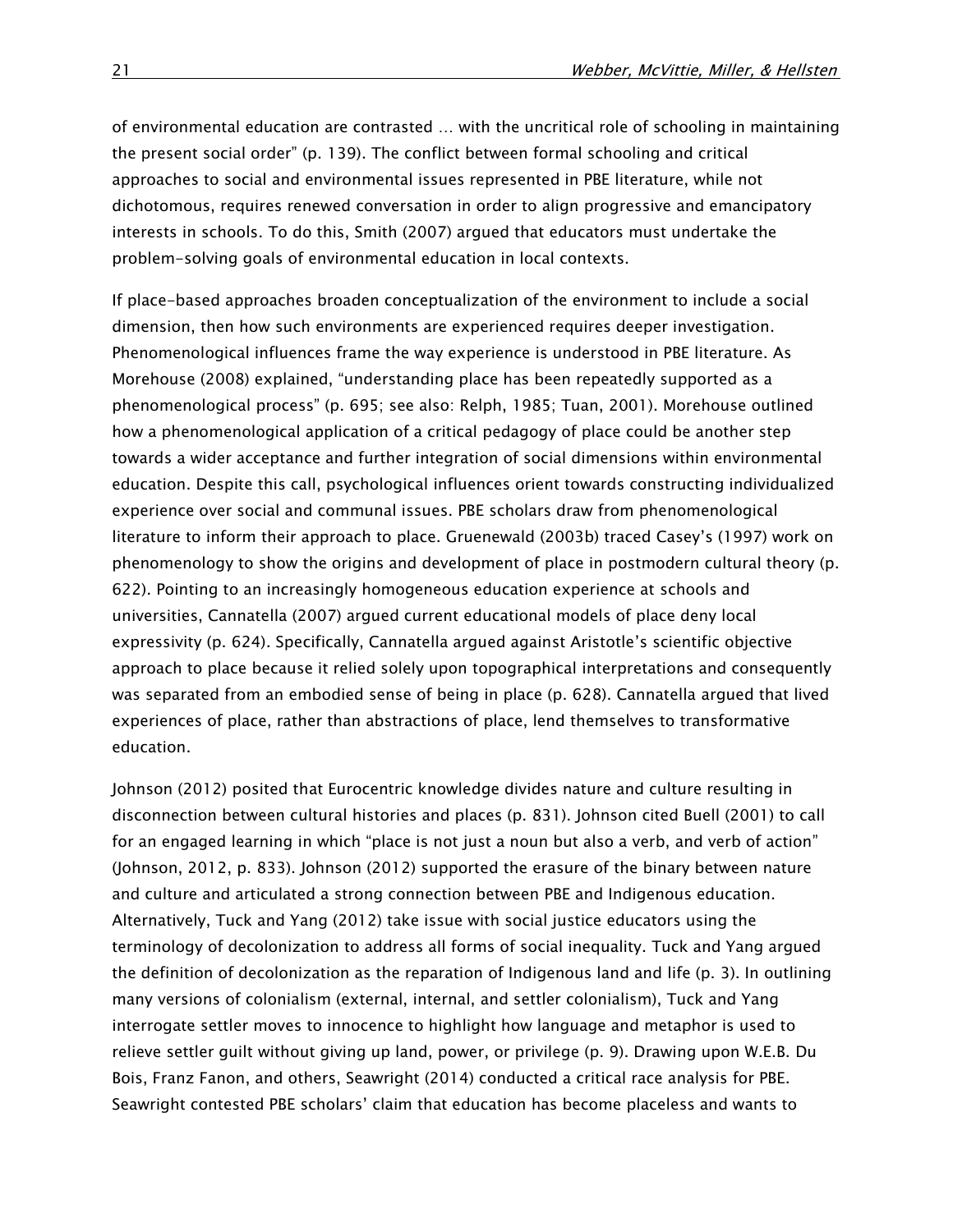show how Western epistemologies constitute places in relation to raced, classed, and gendered outcomes of dominant knowledge systems (p. 555). Seawright argued that settler traditions of place are constituted by normative habits and practices that have been passed down for generations. A true accounting for place means shifting the epistemological and ontological frameworks by which humans relate to the natural world to create more ecologically and socially just education that promotes localized approaches as it pertains to our environment, experiences, and our languages.

Chambers (1999) suggested four challenges for Canadian curriculum writers: writing from this place which is where one is located; using a localized language, which should be inclusive of Indigenous languages; creating interpretive tools, which will be particular to place and person, not universal; and creating a curriculum that begins locally, but connects to other locations. Although Chambers did not use the term *place-based education*, her philosophy of curriculum emerged from the need for children to learn in their context, about their history, about their value and the value of others who were here before and are here now, and how they might go forward in healthy ways.

#### Place-Based Education, Teacher Education, and Indigenous Knowledges

As emphasized in the literature, PBE is largely informed by Western conceptualizations of outdoor, environmental, and experiential influences. Indigenous and land-based education is a more recent intersection with the PBE literature. Given criticism aimed towards PBE for its lack of post-colonial analysis and fears of ongoing neo-colonial practices, how can educators claim to integrate IK within curricular frameworks? This is a specific issue for PBE in particular, but also a wider question for public education generally. While place is an important aspect of all the aforementioned educational streams, there are key differences that can impede the shared goals of decolonization and reinhabitation.

Settler attitudes towards land, living things (including humans), and resources (e.g., water, soil, minerals, trees), as able to be exploited, have damaged once sacred notions of socio-ecological relationships and responsibilities. Calderon (2014) reflected that although Gruenewald's (2003a) critical pedagogy of place was an introduction to key aspects of education, PBE does not adequately provide the framework to disrupt colonial practices: "If as place-based education models purport, we are to teach through schooling how to promote models of sustainability and community, we also need to understand how sustainability and community cannot be achieved if the communities Indigenous to place are not central in this formulation" (Calderon, 2014, p. 26).

Land education draws on experiential and relational learning, beginning with an Indigenous epistemology that differs from that which informs Western outdoor, environmental, and PBE.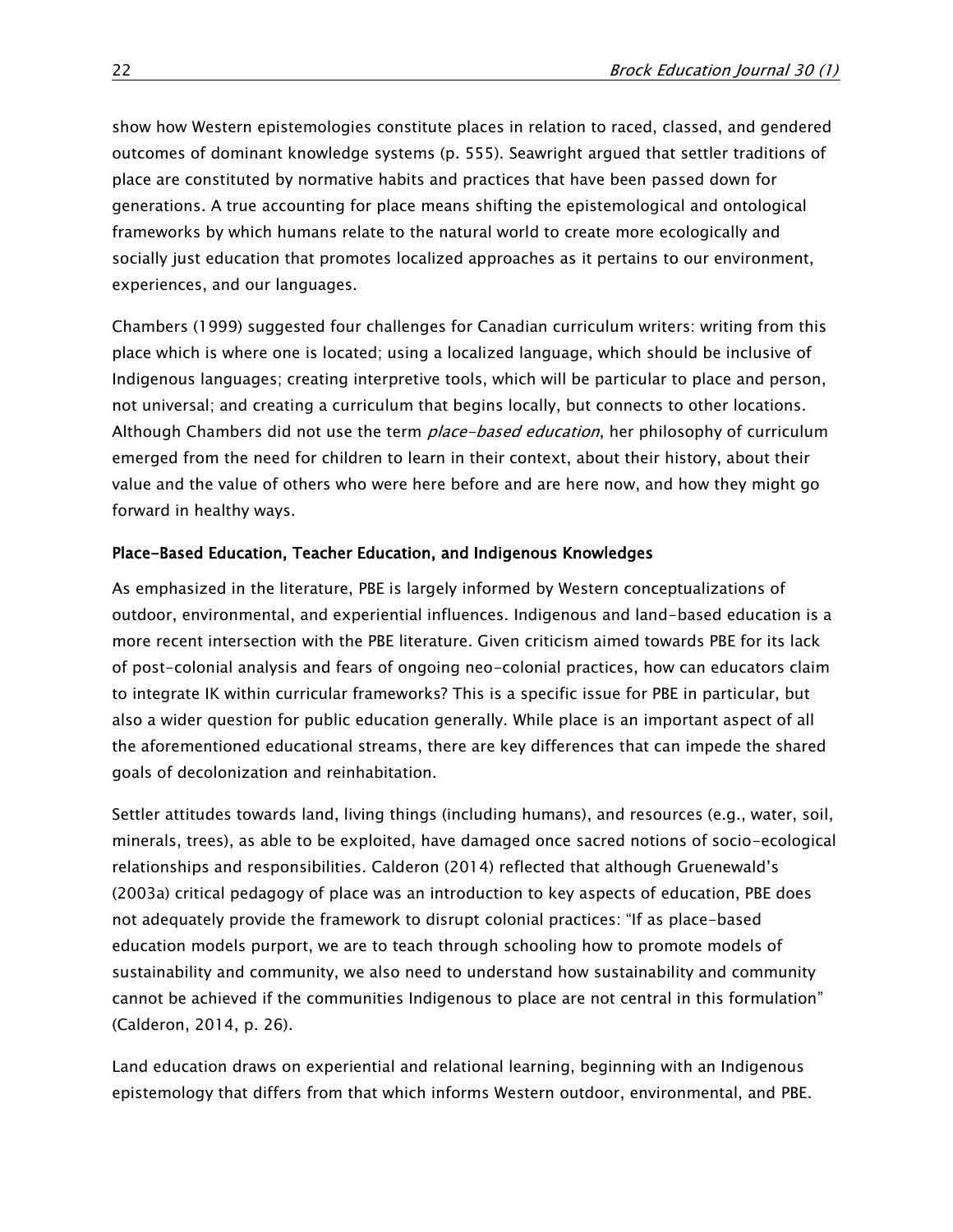Although some scholars (e.g., Calderon, 2014) see PBE as a permutation of land education, insofar that place is a foundational concept to settler identities, Indigenous peoples, over the long duration that they have inhabited the land, formed traditions that preserved the environment. Reinhabitation and decolonization, as central goals of PBE, offer a way for teacher educators to connect to and gradually move towards those traditions. This article acknowledges the needed presence and voice of Indigenous peoples to inform the inclusion of IK within any curricular implementation.

Where PBE focuses on stories and human connections to place, and where critical pedagogies of place work to resolve social and ecological justice issues to make places healthier, land-based education considers the land and relationship first. These three approaches offer a continuum, which comprise the field of PBE. A central question emerges: Will PBE support changes in attitudes towards exploitation, or will PBE become one more method to engage students in learning curricular content? While many teacher education programs call for the inclusion of IK into curricular approaches, and while individual faculty are embracing the inclusion of placebased learning, we believe that a more complex conceptualization of PBE can support the integration of IK into mainstream education.

PBE literature highlights the potential and pitfalls for integrating IK within PBE frameworks. In the absence of anti-colonial perspectives within teacher education programs, PBE will certainly be an empty gesture towards reconciliation unless the goals of reinhabitation and decolonization include issues of territoriality and Indigenous relationships with land and sovereignty within localized approaches. PBE must be informed by and committed to the epistemological difference between place-based and land-based approaches, the incorporation of Indigenous peoples/voices/histories, including the legacy of residential schools and other colonial practices, and advocacy for the social and ecological justice aims of critical pedagogies of place. Where these tenets are included place-based pedagogical approaches may help teacher educators address the needs of Canadian communities.

#### Conclusion

Literature representative of outdoor, experiential, environmental, critical, and Indigenous approaches were explored to highlight how PBE differentiates itself as an innovative nexus to address issues facing teacher educators. Initially, outdoor education focused on children experientially exploring and learning to appreciate the outdoors through activities to promote the development of survival skills, scientific knowledge, care of the land, and moral character. The development of environmental education shifted the focus to recovering from the damage that humans had caused to our ecosystems and to maintaining the health of the planet. Historically, the tendency within environmental education was to focus on scientific concepts that revealed how damage was being done to the planet, concepts which may or may not have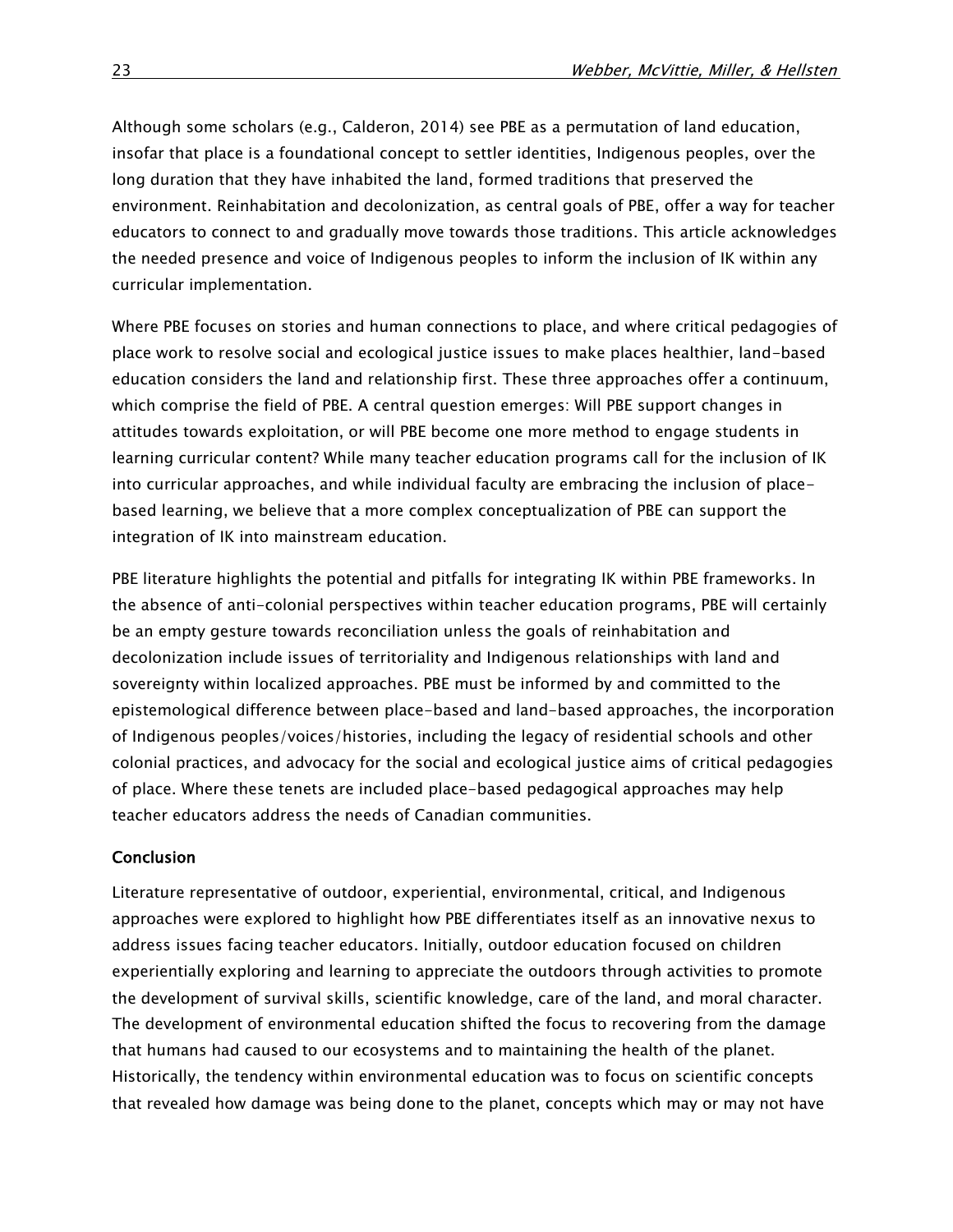been taught experientially. PBE moved the focus back to people's relationships with place, with the intention that individuals would come to love their own places, and that learning should begin within their locale and expand outward. Taking up critical pedagogy within PBE brought social justice into focus. Both social and ecological justice issues should be considered as students explore their places outside the four walls of a classroom. The ways in which IK are conceptualized and included within place-based approaches is an integral issue for education generally, and teacher education programs specifically. Returning to Gruenewald's (2003a) outline of reinhabitation and decolonization, which worked to dislodge and disrupt oppressive forces while conserving those environments and customs that preserve vital functions in society and planet, we call for such forms of education today in the hope of creating a healthier planet for all species, including humans.

#### References

- Adkins, C., & Simmons, B. (2003). *Outdoor, experiential, and environmental education:* Converging or diverging approaches? (ED467713). Eric. <https://eric.ed.gov/?id=ED467713>
- Ardoin, N. (2006). Toward an interdisciplinary understanding of place: Lessons for environmental education. Canadian Journal of Environmental Education, 11(1), 112-126. <https://cjee.lakeheadu.ca/article/view/508>
- Armitage, K. (2009). The nature study movement: The forgotten popularizer of America's conservation ethic. University Press of Kansas.
- Association for Experiential Education. (n.d.). What is experiential education? <https://www.aee.org/what-is-ee>
- Bang, M., Curley, L., Kessel, A., Marin, A., Suzukovich, I., & Strack, G. (2014). Muskrat theories, tobacco in the streets, and living Chicago as Indigenous land. *Environmental Education* Research, 20(1), 37-55.<https://doi.org/10.1080/13504622.2013.865113>
- Barnhardt, R., & Kawagley, A. O. (2005). Indigenous knowledge systems and Alaska Native ways of knowing. Anthropology & Education Quarterly, 36(1), 8-23. <https://doi.org/10.1525/aeq.2005.36.1.008>
- Battiste, M. (2013). *Decolonizing education: Nourishing the learning spirit*. Purich.
- Battiste, M., & Henderson, J. Y. (2009). Naturalizing Indigenous knowledge in Eurocentric education. Canadian Journal of Native Education, 32(1), 5-18. <https://tinyurl.com/yb77kss6>
- Beames, S., Higgins, P., & Nicol, R. (2012). Learning outside the classroom: Theory and guidelines for practice. Routledge.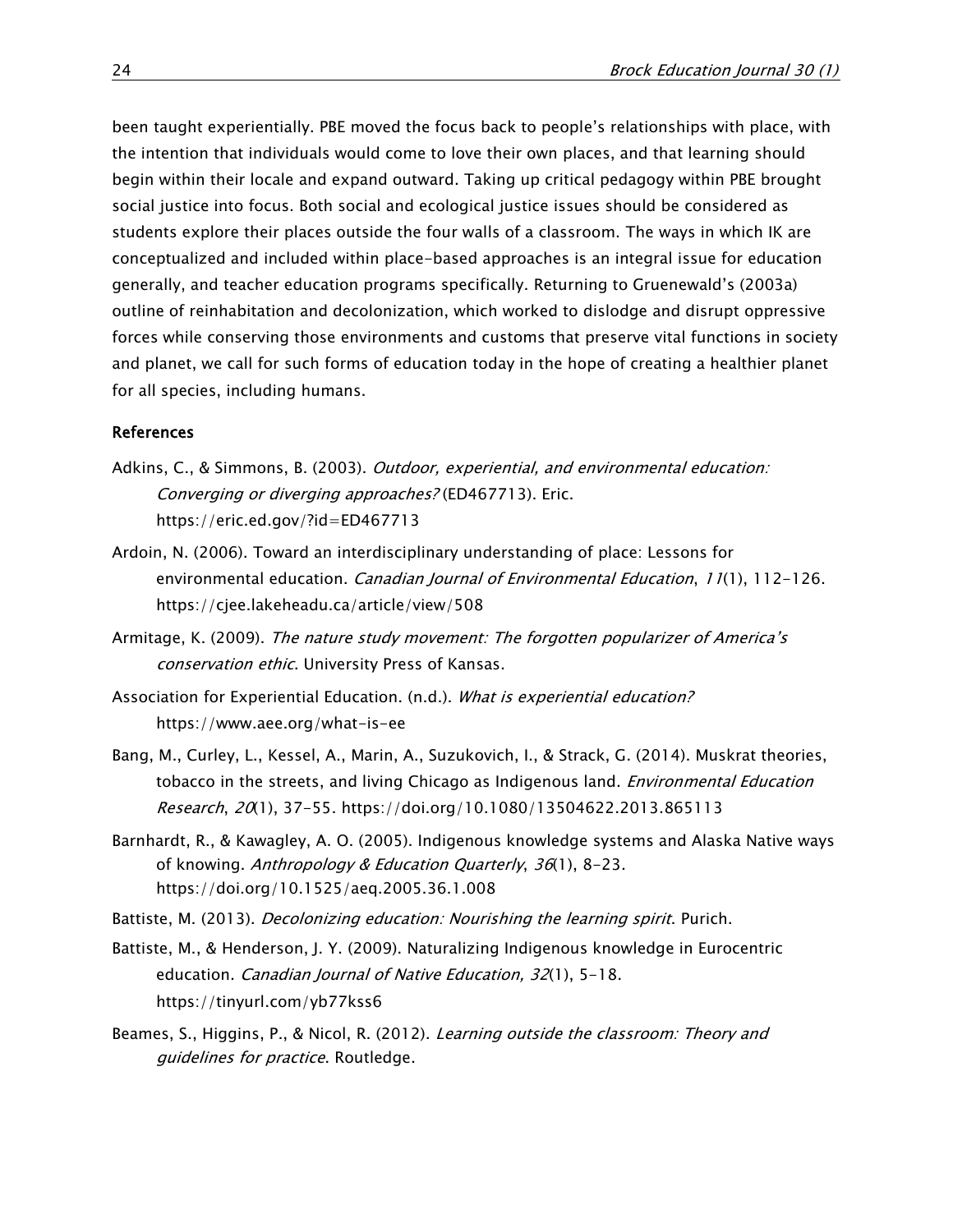- Brandt, C. B. (2009). A thirst for justice in the arid Southwest: The role of epistemology and place in higher education. *Educational Studies*, 36(1), 93-107. [https://doi.org/10.1207/s15326993es3601\\_8](https://doi.org/10.1207/s15326993es3601_8)
- Brown, M. (2008). Outdoor education: Opportunities provided by a place-based approach. New Zealand Journal of Outdoor Education, 2(3), 7-25.<https://tinyurl.com/y35tgo92>
- Buell, L. (2001). Writing for an endangered world: Literature, culture, and environment in the U.S. and beyond. Belknap Press.
- Cajete, G. (1994). Look to the mountain: An ecology of Indigenous education. Kivaki Press.
- Calderon, D. (2014). Speaking back to Manifest Destinies: A land based-education approach to critical curriculum inquiry. *Environmental Education Research*,  $20(1)$ , 24–36. <https://doi.org/10.1080/13504622.2013.865114>
- Cannatella, H. (2007). Place and being. *Educational Philosophy and Theory*, 39(6), 622-632. <https://doi.org/10.1111/j.1469-5812.2007.00319.x>
- Carson, R. (1962). Silent spring. Houghton Mifflin.
- Casey, E. (1997). The fate of place: A philosophical history. University of California Press.
- Casey, E. (2009). Getting back into place: Toward a renewed understanding of the place-world (2nd ed.). Indiana University Press.
- Chambers, C. (1999). A topography for Canadian curriculum theory. Canadian Journal of Education / Revue canadienne de l'éducation, 24(2), 137-150. <https://journals.sfu.ca/cje/index.php/cje-rce/article/view/2749>
- Cole, A. G. (2007). Expanding the field: Revisiting environmental education principles through multidisciplinary frameworks. Journal of Environmental Education, 38(2), 35-45. <https://doi.org/10.3200/JOEE.38.1.35-46>
- Coyle, K. (2005). Environmental literacy in America: What ten years of NEETF/Roper research related studies say about environmental literacy in the U.S. The National Environmental Education & Training Foundation.<https://files.eric.ed.gov/fulltext/ED522820.pdf>
- Curtiss, J., & Theobald, P. (2000). Communities as curricula. Forum for Applied Research and Public Policy, 15(1), 106-111.
- Donaldson, G., & Donaldson, L. (1958). Outdoor education: A definition. *Journal of Physical* Education, Recreation & Dance, 29(5), 17-63. <https://doi.org/10.1080/00221473.1958.10630353>
- Elder, J. (1998). Stories in the land. A place-based environmental education anthology. (Nature Literacy Series Number 2). Orion Society.
- Freire, P. (1989). Pedagogy of the oppressed. Continuum. (Original work published 1970)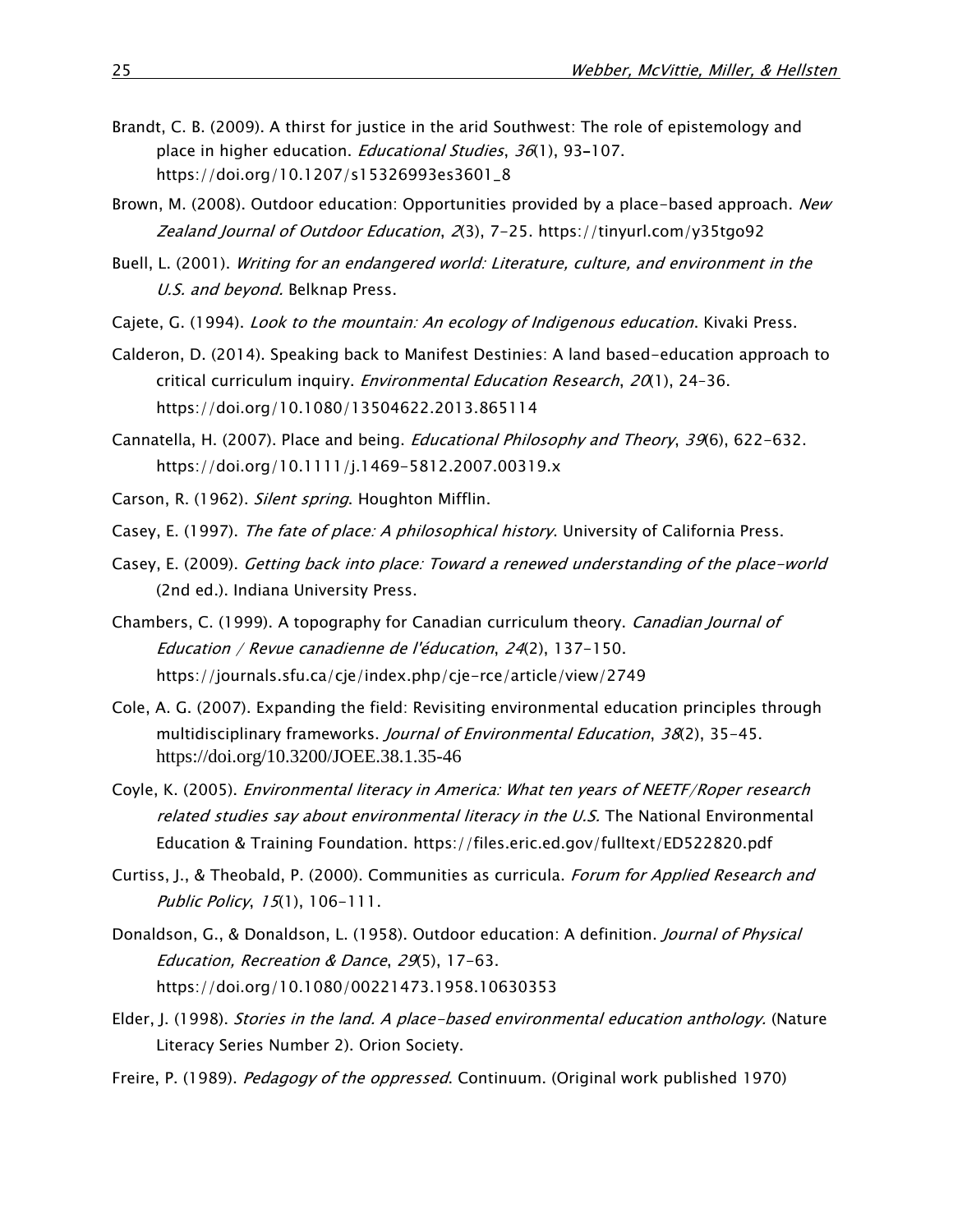- Garcia, J., & Shirley, V. (2012). Performing decolonization: Lessons learned from Indigenous youth, teachers and leaders' engagement with critical Indigenous pedagogy. Journal of Curriculum Theorizing, 28(2), 76-91. <https://tinyurl.com/y4wa856n>
- Giron, G., Vasquez-Martinez, C-R., López, J. S., & Bañuelos, A. A. (2012, June 12-15). Environmental education: From the perspective of scientific knowledge for constructivist learning [Paper presentation]. Bulgarian Comparative Education Society Annual Meeting, Kyustendil, Bulgaria.<https://files.eric.ed.gov/fulltext/ED567073.pdf>
- Gough, A. (2013). The emergence of environmental education: A critical history. In R. B. Stevenson, M. Brody, J. Dillon, & A. E. J. Wals (Eds.), International handbook of research on environmental education (pp.13-22). Routledge.
- Gruenewald, D. (2003a). The best of both worlds: A critical pedagogy of place. *Educational* Researcher, 32(3), 3-12. <https://doi.org/10.3102%2F0013189X032004003>
- Gruenewald, D. (2003b). Foundations of place: A multidisciplinary framework for placeconscious education. American Educational Research Journal, 40(3), 619-654. <https://doi.org/10.3102%2F00028312040003619>
- Gruenewald, D., & Smith, G. (2008). Place-based education in the global age: Local diversity. Lawrence Erlbaum Associates.
- Hammerman, D., Hammerman, W., & Hammerman, E. (2001). Teaching in the outdoors (5th ed.). Pearson. (Original work published 1964)
- Harrison, S. (2010). "Why are we here?" Taking "place" into account in UK outdoor environmental education. Journal of Adventure Education and Outdoor Learning,  $10(1)$ , 3-18. <https://doi.org/10.1080/14729671003669321>
- Heidegger, M. (1971). Poetry, language, thought (A. Hofstadter, Trans.). Harper Collins.
- Hutson, G. (2010). Revisiting the meanings of "place" for New Zealand place-based outdoor education. New Zealand Journal of Outdoor Education, 2(4), 43-61.
- Johnson, J. (2012). Place-based learning and knowing: Critical pedagogies grounded in Indigeneity. GeoJournal, 77(1), 829-836. <https://doi.org/10.1007/s10708-010-9379-1>
- Kawagley, A. O., & Barnhardt, R. (1999). Education Indigenous to place: Western science meets native reality. In G. A. Smith & D. R. Williams (Eds.), *Ecological education in action: On* weaving education, culture, and the environment (pp. 117-140). SUNY Press.
- Kimmerer, R. (2013). Braiding sweetgrass: Indigenous wisdom, scientific knowledge, and the teaching of plants. Milkweed Editions.
- Kirkness, V. (1998). Our peoples' education: Cut the shackles; cut the crap; cut the mustard. Canadian Journal of Native Education, 22(1), 10-15.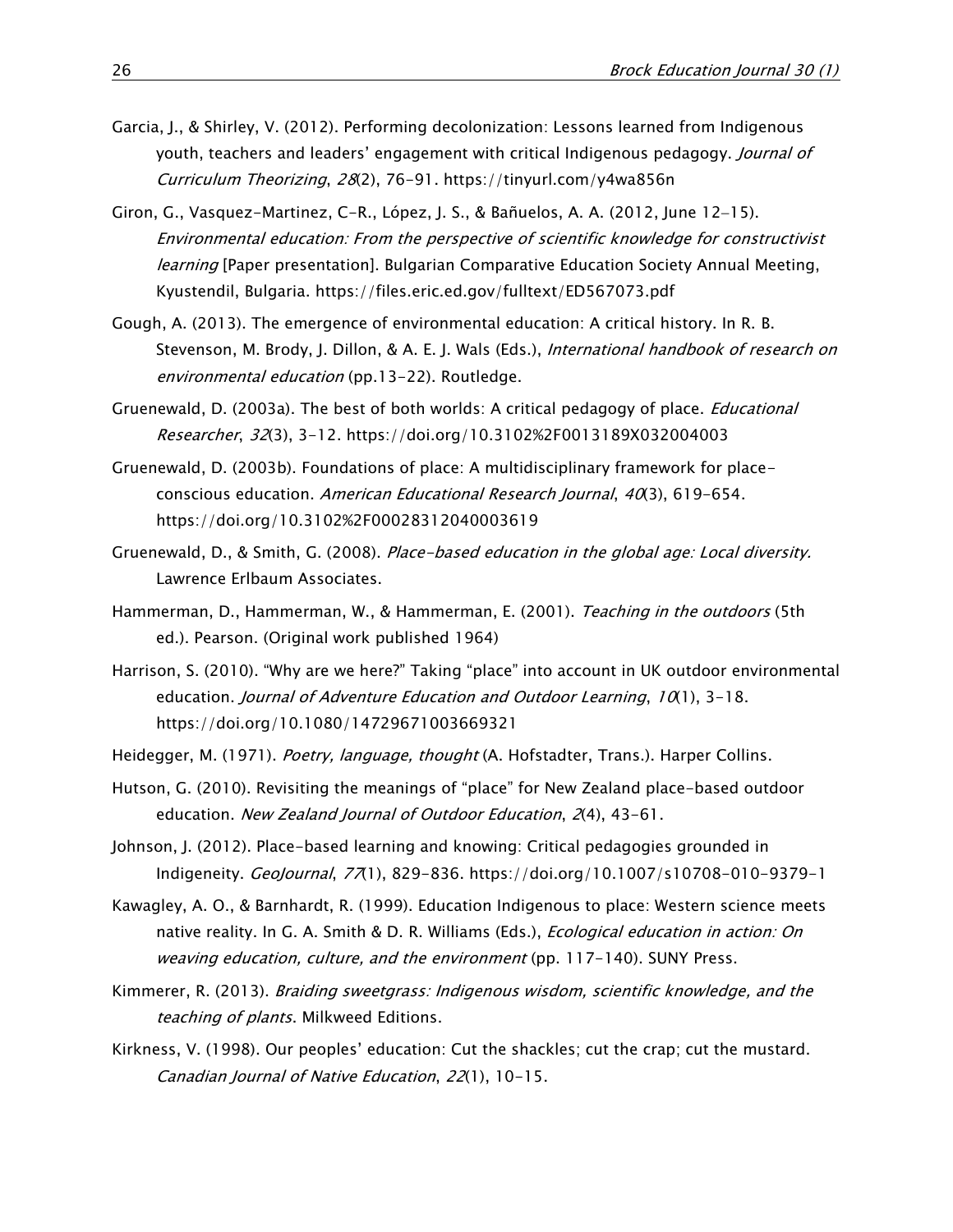- Kolb, D. (1984). Experiential learning: Experience as the source of learning and development. Prentice Hall.
- Kovach, M. (2009). Indigenous methodologies: Characteristics, conversations and contexts. University of Toronto Press.
- Kozak, S., & Elliott, S. (2014). Connecting the dots: Key strategies that transform learning for environmental education, citizenship and sustainability. Learning for a Sustainable Future.
- Lieberman, J., & Hoody, L. (1998). Closing the achievement gap: Using the environment as an integrating context for learning. State Education and Environmental Roundtable.
- McVittie, J., & Webber, G. (2018, October). Pedagogies of place: The teaching and learning of place-based education in an undergraduate education program [Paper presentation]. Canadian Environmental Education Conference, Ktunaxa Nation, BC, Canada.
- Miller, D., McVittie, J., Webber, G., & Hellsten, L. (2018, May 27-30). How place-based education is taken up in Canadian teacher education programs [Paper presentation]. Canadian Society for the Studies of Education Conference, Regina, SK, Canada.
- Morehouse, A. (2008). A deeper meaning of place. *Environmental Education Research*, 14(6), 693-697. <https://doi.org/10.1080/13504620802547231>
- Nachtigal, P., & Haas, T. (1998). Place value: An educator's guide to good literature on rural lifeways, environments, and purposes of education (ED420461). ERIC. <https://eric.ed.gov/?id=ED420461>
- Nespor, J. (2008). Education and place: A review essay. *Educational Theory*, 58(4), 475-489. <https://doi.org/10.1111/j.1741-5446.2008.00301.x>
- Orr, D. (1994). Earth in mind: On outdoor education, environment and the human prospect. Island Press.
- Orr, D. (2005). Place and pedagogy. In M. Stone, Z. Barlow, and F. Capra (Eds.), *Ecological* literacy: Educating our children for a sustainable world (pp. 85-95). Sierra Club Books.
- Peña, D. (1998). Los animalitos: Culture, ecology, and the politics of place in the upper Rio Grande. In D. Peña (Ed.), *Chicano culture, ecology, and politics: Subversive kin* (pp. 25-57). University of Arizona Press.
- Plumwood, V. (2002). *Environmental culture: The ecological crisis of reason*. Routledge.
- Priest, S. (1986). Redefining outdoor education: A matter of many relationships. *Journal of* Environmental Education, 17(3), 13-15. <https://doi.org/10.1080/00958964.1986.9941413>

Relph, E. (1976). Place and placelessness. Pion.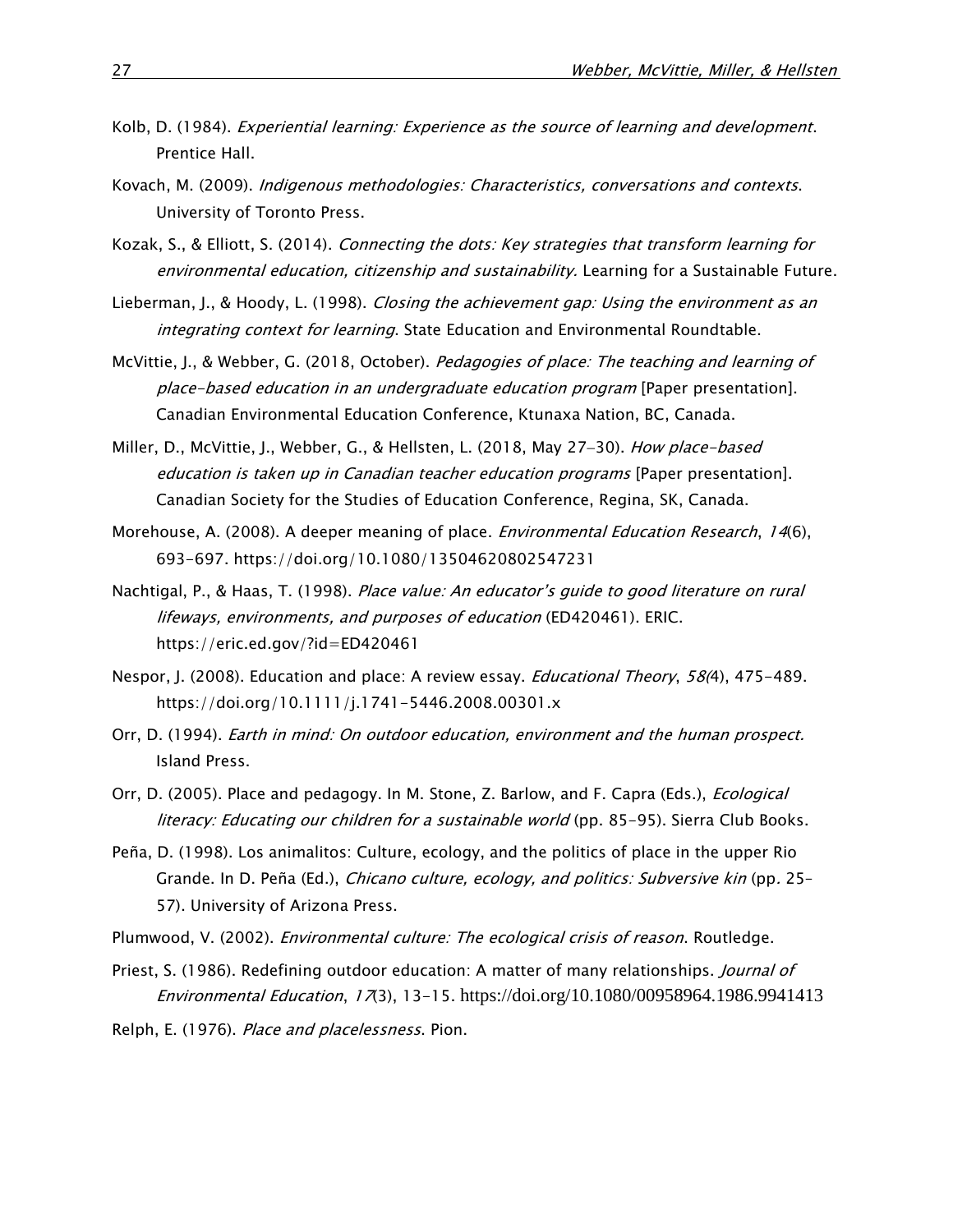- Relph, E. (1985). Geographical experiences and being-in-the-world: The phenomenological origins of geography. In D. Seamon & R. Mugerauer (Eds.), *Dwelling, place, and* environment: Toward a phenomenology of person and world (pp.15-31). Martinus Nijhoff.
- Rowe, S. (1990). Home place: Essays on ecology. NeWest Press.
- Savage, C. (2004). *Prairie: A natural history*. Greystone Books.
- Seawright, G. (2014). Settler traditions of place: Making explicit the epistemological legacy of White supremacy and settler colonialism for place-based education. *Educational Studies*, 50(6), 554-572. <https://doi.org/10.1080/00131946.2014.965938>
- Sharp, L. B. (1943). Outside the classroom. The Educational Forum,  $7(4)$ , 361-368. <https://doi.org/10.1080/00131724309340840>
- Simpson, L. B. (2011). Dancing on our turtle's back: Stories of Nishnaabeg re-creation, resurgence, and a new emergence. ARP Books.
- Smith, G. A. (2002). Place-based education: Learning to be where we are. *Phi Delta Kappan*, 83(8), 584-594.<https://doi.org/10.1177%2F003172170208300806>
- Smith, G. A. (2007). Place-based education: Breaking through the constraining regularities of public school. Environmental Education Research, 12(2), 189-207. <https://doi.org/10.1080/13504620701285180>
- Smith, G. A., & Sobel, D. (2010). Place- and community-based education in schools. Routledge.
- Smith, L. T. (2012). Decolonizing methodologies: Research and Indigenous peoples (2nd ed.). ZED Books.
- Sobel, D. (2004). Place-based education: Connecting classrooms and communities. Orion Press.
- Stapp, W. B. (1969). The concept of environmental education. *Journal of Environmental* Education, 1(1), 30-31. <https://doi.org/10.1080/00139254.1969.10801479>
- Stevenson, R. B. (2007). Schooling and environmental education: Contradictions in purpose and practice. *Environmental Education Research*, 13(2), 139-153. <https://doi.org/10.1080/13504620701295726>
- Tuan, Y-F. (1974). Topophilia: A study of environmental perception, attitudes, and values. Prentice-Hall.
- Tuan, Y-F. (2001). Space and place: The perspective of experience. University of Minnesota Press.
- Tuck, E., McKenzie, M., & McCoy, K. (2014). Land education: Indigenous, post-colonial, and decolonizing perspectives on place and environmental education research. *Environmental* Education Research, 20(10), 1-23. <https://doi.org/10.1080/13504622.2013.877708>